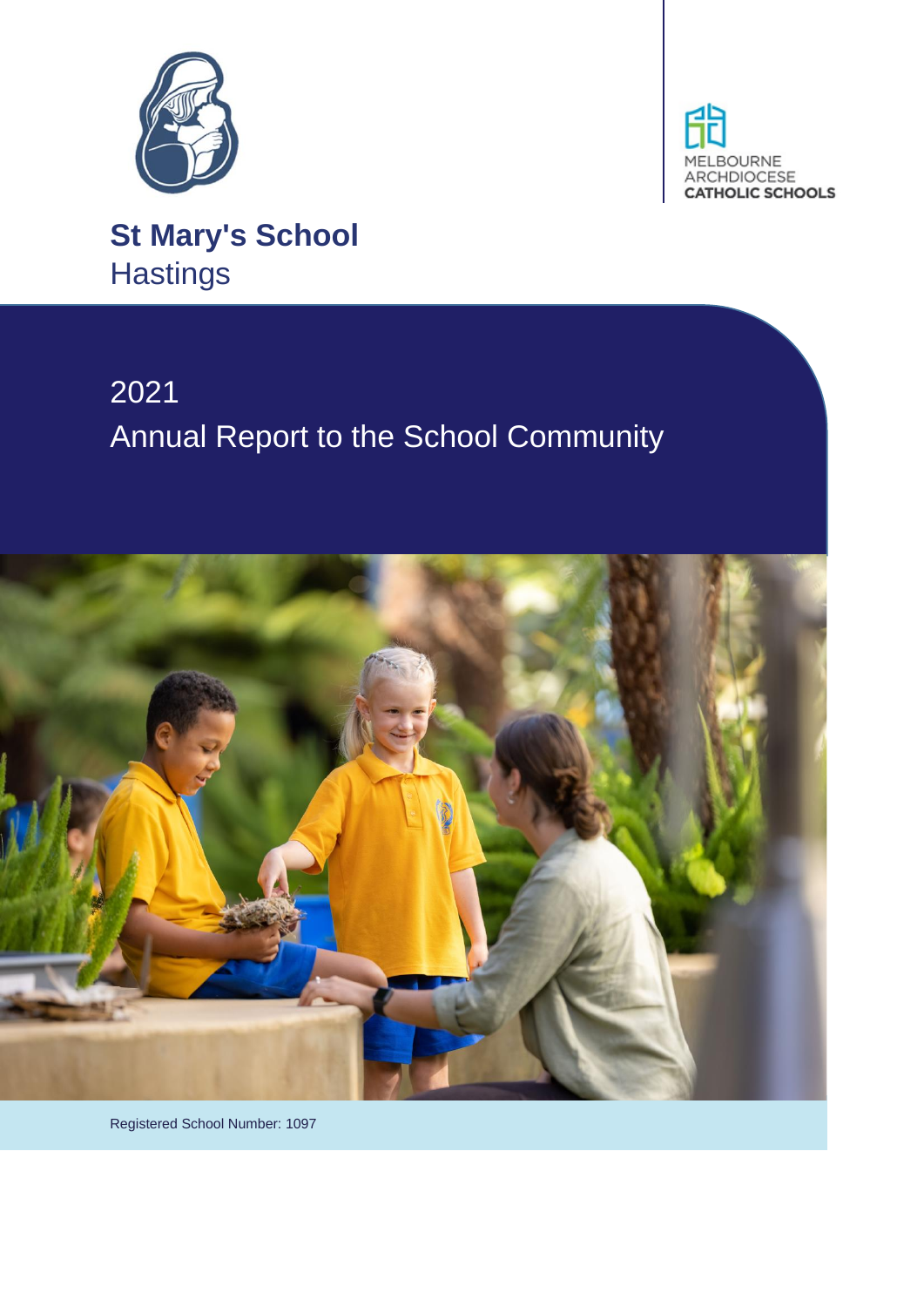## **Table of Contents**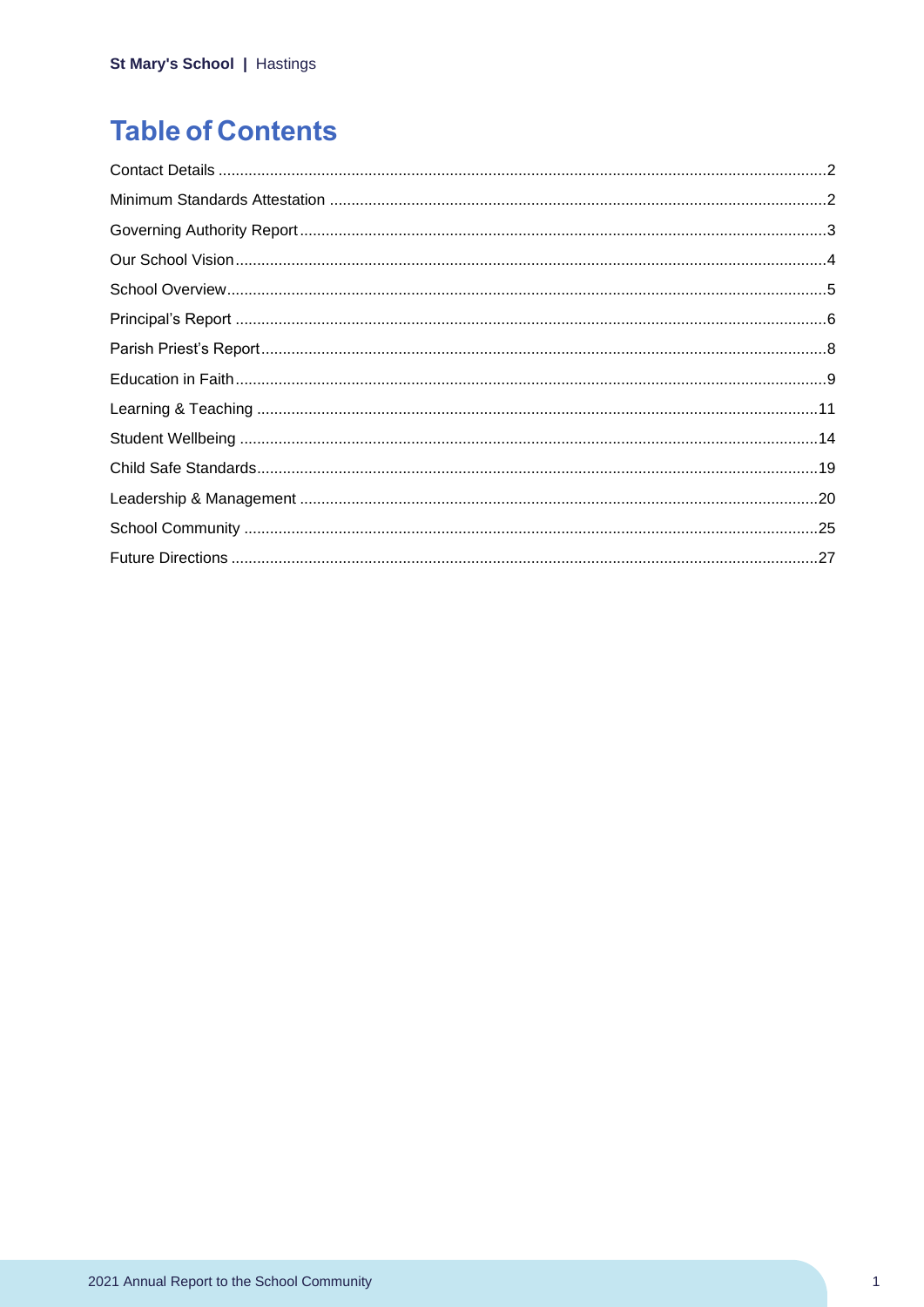## <span id="page-2-0"></span>**Contact Details**

| <b>ADDRESS</b>             | 69 Marine Parade<br>Hastings VIC 3915      |
|----------------------------|--------------------------------------------|
| <b>PRINCIPAL</b>           | <b>Gab Espenschied</b>                     |
| <b>GOVERNING AUTHORITY</b> | Melbourne Archdiocese Catholic Schools Ltd |
| <b>TELEPHONE</b>           | 03 5979 1959                               |
| <b>EMAIL</b>               | principal@smhastings.catholic.edu.au       |
| <b>WEBSITE</b>             | www.smhastings.catholic.edu.au             |
| <b>E NUMBER</b>            | E1095                                      |

## <span id="page-2-1"></span>**Minimum Standards Attestation**

I, Gab Espenschied, attest that St Mary's School is compliant with:

- All of the requirements for the minimum standards and other requirements for the registration of schools as specified in *the Education and Training Reform Act 2006 (Vic)* and the *Education and Training Reform Regulations 2017 (Vic),* except where the school has been granted an exemption from any of these requirements by the VRQA
- Australian Government accountability requirements related to the 2021 school year under the *Australian Education Act 2013 (Cth)* and the *Australian Education Regulations 2013 (Cth)*
- The Child Safe Standards prescribed in Ministerial Order No.870 Child Safe Standards, Managing Risk of Child Abuse in Schools.

### 31/03/2022

**NOTE:** The School's financial performance information has been provided to the Australian Charities and Not-forprofits Commission (ACNC) and will be available for the community to access from their website at [www.acnc.gov.au](http://www.acnc.gov.au/)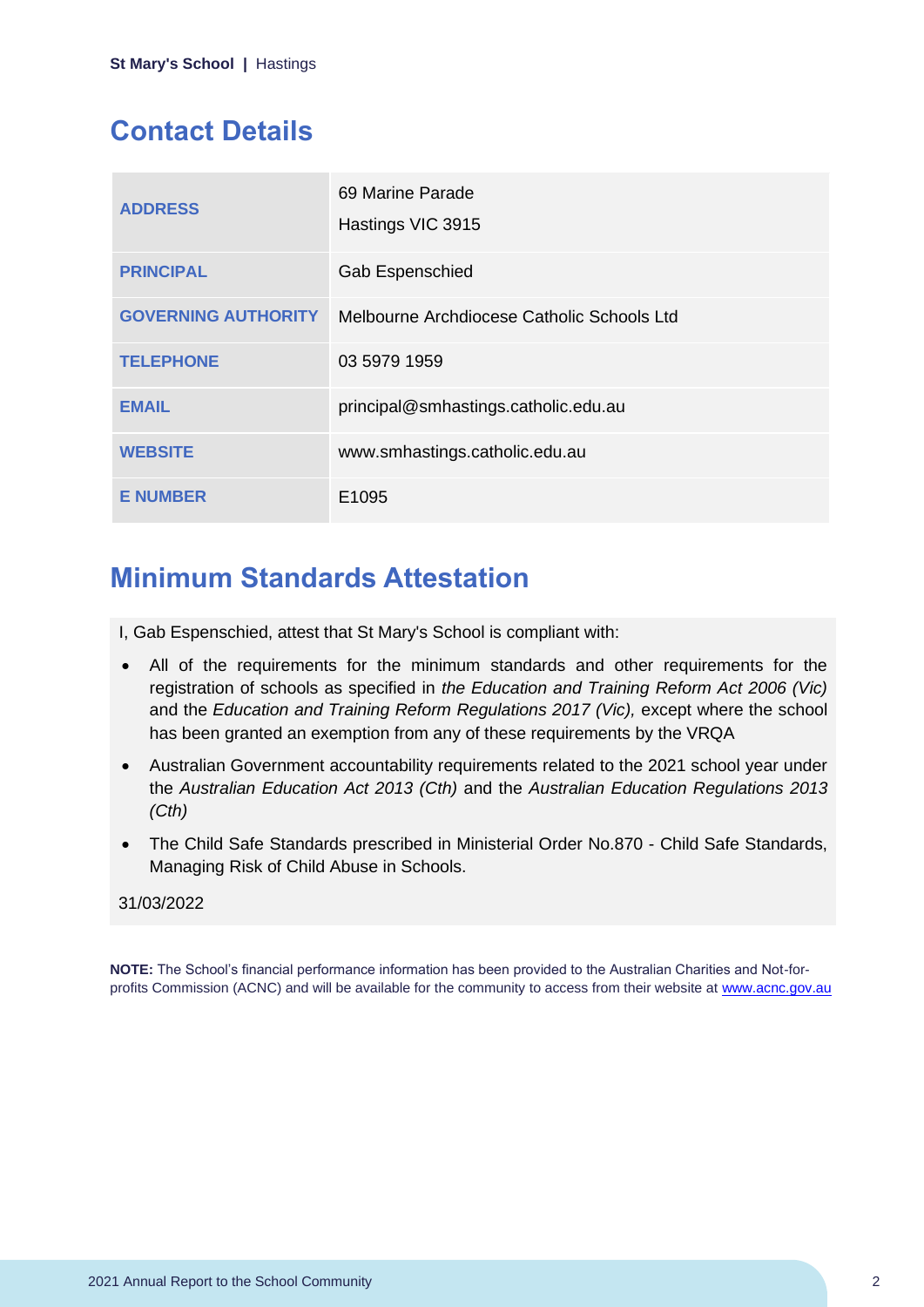## <span id="page-3-0"></span>**Governing Authority Report**

2021 has been a momentous year for Catholic education in the Archdiocese of Melbourne, with Melbourne Archdiocese Catholic Schools Ltd (MACS) assuming governance and operations of 290 schools which previously operated under unincorporated structures.

MACS was established to ensure these schools continue the mission of Catholic education to proclaim the Good News while equipping our young people with the education, knowledge, skills and hope to live meaningful lives and enrich the world around them.

Our schools were again asked this year to respond to the challenges of the coronavirus pandemic. Although asked to implement many measures to keep our staff and students safe, our schools were able to continue delivering a high-quality Catholic education through the resilience and dedication of our principals, school leaders and teachers.

Alongside this important work, we were also able to deliver a new policy suite for schools to ensure our students are safe and which enhance the consistency and transparency of school decision-making, while preserving school autonomy and respecting the local context of our schools.

School Advisory Councils have been established to actively support the principal and embed the life of the local Church in the life of each school. It has been wonderful to see so many parents and members of the wider parish community engaged in these critical forums.

Thank you for the support you have given our schools in 2021. We look forward to continuing to work with you as we strive to provide the young people of the Archdiocese of Melbourne with the best kind of education possible, one that fosters a formation of the whole person that is deeply and enduringly humanising.

Yours sincerely

Jim Miles Executive Director Melbourne Archdiocese Catholic Schools Ltd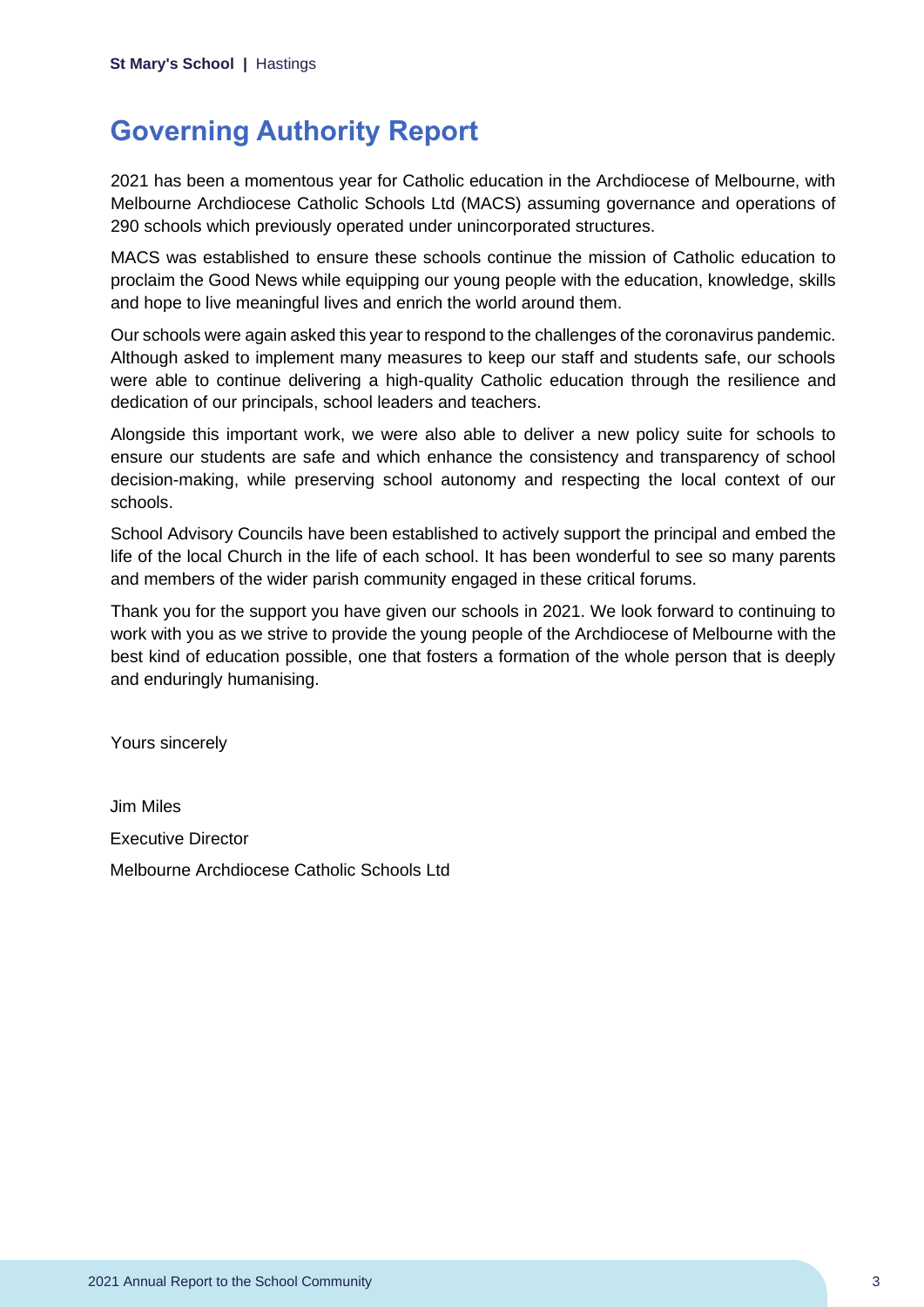## <span id="page-4-0"></span>**Our School Vision**

Faith, Hope and Love

St. Mary's Catholic Primary School strives to make faith real in the world for all within our care. Parents and Staff support our students to grow to their full potential as active participating members of the faith community following Christ's example.

Our educational purpose is to meet the needs of the current generation by supporting all our students to become independent and self-motivated. We encourage them to be learners who have a deep understanding about themselves, others and the world around them. We strive to develop their capacity to build and maintain relationships and actively and positively contribute to the global community.

As teachers, we see ourselves as a community of lifelong learners committed to the provision of innovative learning opportunities for every student. We believe that focussed teaching brings about powerful learning. We take advantage of contemporary tools and learning environments to support the provision of relevant, rich and personalised learning opportunities.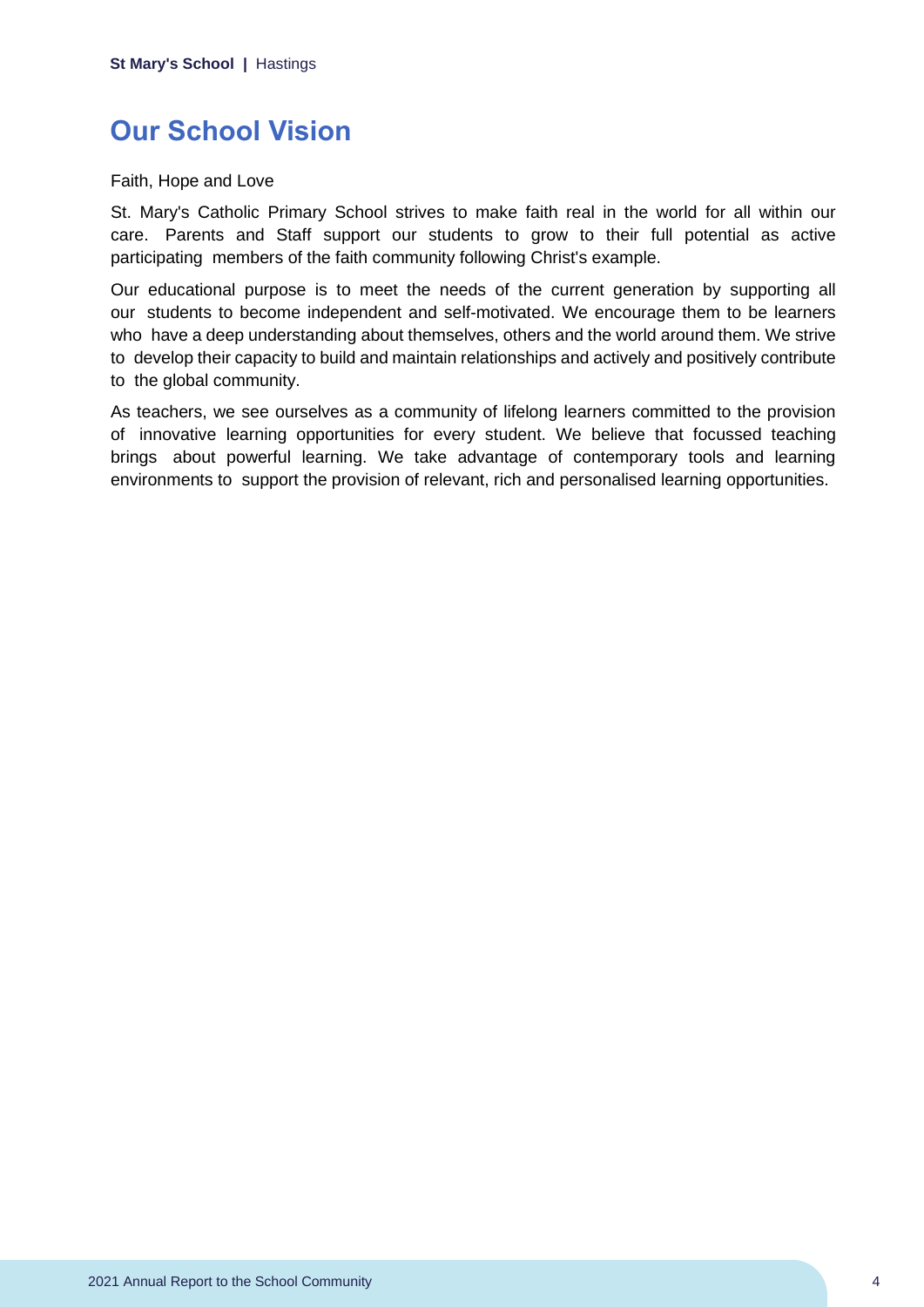## <span id="page-5-0"></span>**School Overview**

St Mary's is a Catholic Primary School offering education to all people of faith but focusing on faith as experienced within the Catholic tradition. Our school is situated 60km South East of Melbourne in the beautiful harbour town of Hastings on the coast of Western Port Bay. Set on ample grounds, we offer a well-resourced learning environment to all our Prep to Year 6 students.

Most of our enrolments come from within our Parish, but some of our students come from a wider area. Many families appreciate that we are just around the corner from Padua College, Tyabb and they like the fact that all their children can attend schools close to each other. Others come from families who have had a close association with the school as past students themselves or they enrolled their children here and continue their enrolment even after moving out of the area because the school offers them what they seek in a primary education.

Whilst the majority of our students come from a Catholic faith background we also have children from families with other faith traditions. We welcome, respect and acknowledge that these faiths have great value whilst we affirm the fact that we are proud to be part of the Catholic Education System of Victoria.

Our Catholic church is located next door to the school so we see ourselves very much a vital part of our Western Port Parish Community. Our school was originally built in 1919 by the Josephite Sisters. With 11 pupils and began as a school with one building, the current library, which served as two classrooms. With refurbishments of buildings and growth in the area, over time we have seen our sister schools, St Josephs, Crib Point, and St. Brendan's, Somerville grow from the original small school. For ninety-eight years St Mary's has proudly served the community of Hastings and surrounding areas.

Each individual is at the centre of all that we do - developing a love of learning, a strong sense of self and the skills and attitudes to be successful in a changing world. Our Catholic school is a community where positive relationships and belief in people are at the core of what we do. We believe in the promotion of positive education where wellbeing and learning connect ensuring the flourishing and growth of each individual. We believe that building an understanding of self and wellbeing is as important as academic pursuits.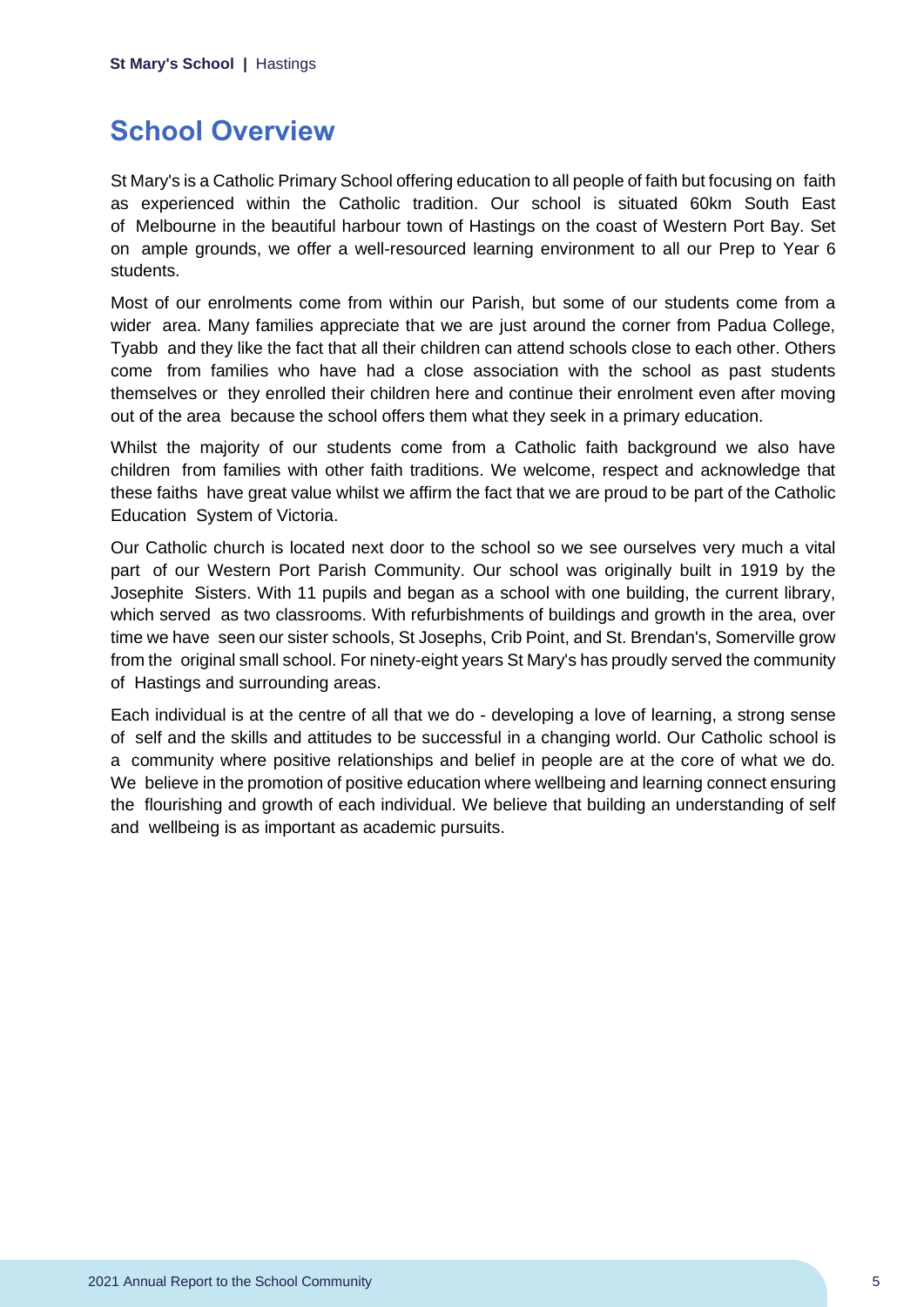## <span id="page-6-0"></span>**Principal's Report**

Continuing to lead and navigate a school throughout another year of unprecedented lock downs due to Covid- 19 presented many challenges and possibilities.

Regardless of what came our way we continued to ensure our vision of growing together in Faith, Hope and Love guided all that we achieved throughout the year.

Our educational purpose at St. Mary's is to meet the needs of the current generation by supporting all our students to become independent and self-motivated. We encourage learners to inquire into a deep understanding about themselves, others and the world around them. We strive to develop their capacity to build and maintain relationships and actively and positively contribute to the global community.

Each student and family's personal narrative and ways of knowing were at the forefront of our journey as we adapted and differentiated learning and support to ensure every student continued to grow both in their learning and as magnificent human beings.

Our school community went from strength to strength throughout 2021, and it was a testament to the strong and positive relationships that are emerging at our school along with a high priority on learning. With quite a few changes in staffing our new staff bought many new ideas and allowed us to continue to build a culture where everyone's contribution is valued and one where we recognise and celebrate the range of strengths and talents our staff bring to the school.

We continued to follow the excellent school improvement plan designed for 2018 - 2022 with a high priority on ensuring there were opportunities for co- designing our learning experiences together with students, staff and parents contributing to a design that is contemporary, connecting learning and life in a meaningful way and relevant to every learner's needs.

We updated our indoor courtyard which is now a wonderful learning environment for our students with a focus on providing natural spaces for our students to learn and play in. The courtyard was recognised as a wellbeing space and was nominated as a state finalist in the 2021 Tidy Town awards.

Along with the development of an indoor space we also completed a magnificent playground upgrade which is a natural space for our students to play, imagine and innovate in. We also commenced the development of the outside area on the Parish block next door and created a running/bike track and the commencement of our school community garden.

We focussed on updating our current Master plan and look forward to applying for grants to upgrade our facilities and ensure we are providing the highest quality contemporary learning spaces for our students.

The focus on Positive Behaviour was a high priority especially the need for consistency across all members of our community. Together we continued to embed our new Positive Behaviour Approach asking students to be respectful, compassionate and inspiring. I am so proud of this wonderful team and the way they contributed to the design and then showed utmost commitment to implementing the approach across the school in a time where students were at home for a significant period of time throughout the year.

The remote learning period allowed for time for staff to inquire into the approach and to fully understand the positive psychology and research behind both the policy and the subsequent strategies.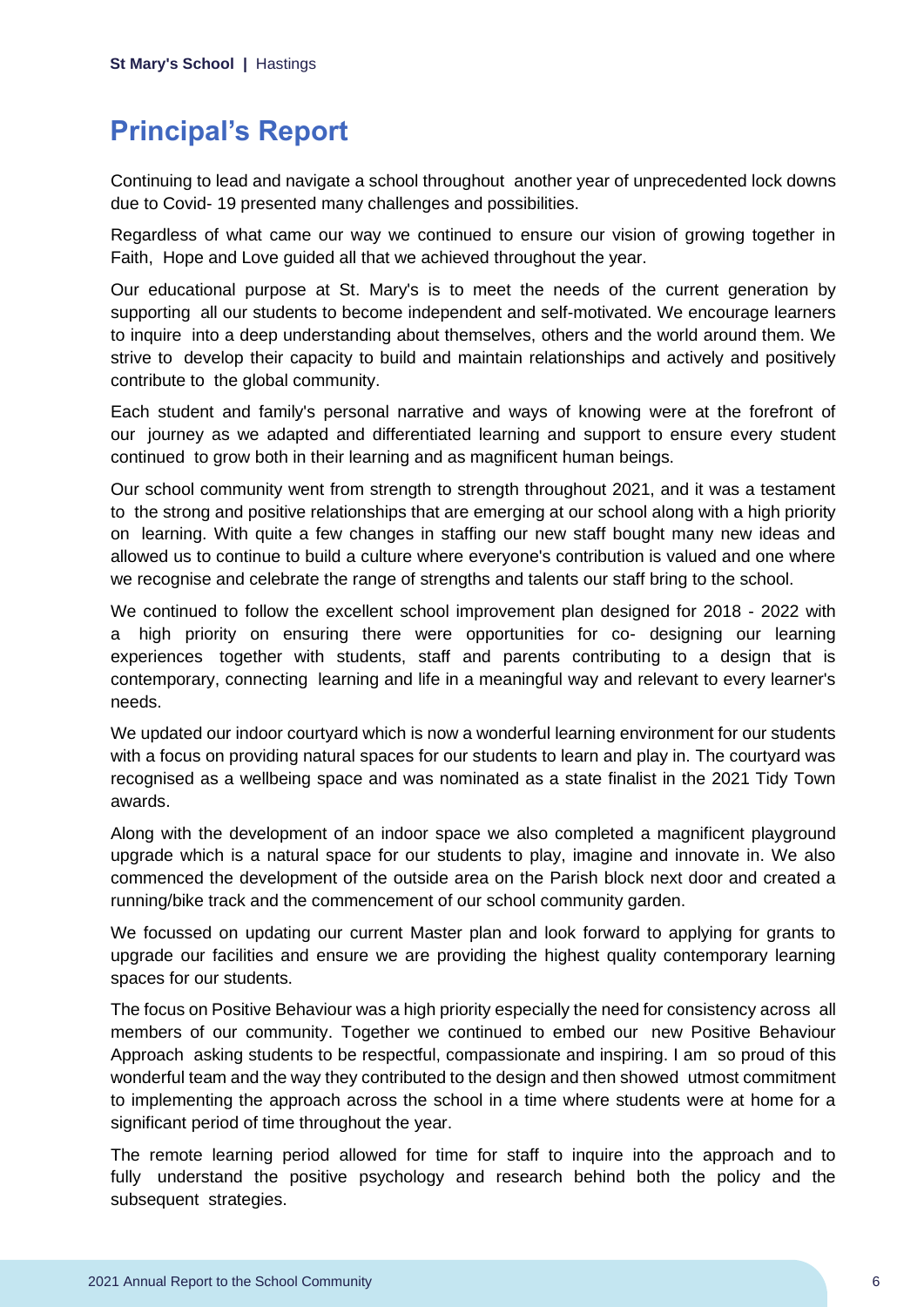#### **St Mary's School |** Hastings

We continued to utilise and develop our home learning site where teachers provided a model of exemplary learning in a time of great uncertainty. Whilst the whole design of home learning was a significant interruption and change to the way we all operated I was so proud of the high quality and professional work that our staff produced to ensure the interruptions were kept to a minimum and learning continued.

Lessons were delivered on our home learning site every day with most of our students present on a daily basis striving to keep learning alive and to ensure every student was showing positive growth in their learning.

Our priority on achieving success for every student was at the forefront of our work, underpinned by our inherent belief that the home is the first school, school is the second home and the environment is the third teacher. We continued to build an environment and culture where wellbeing and support was imperative providing a platform where every child could shine and grow.

At St. Mary's we continued to build a supportive and caring school where students felt a great sense of belonging and where each individual is nurtured and celebrated ensuring students were working to their full potential being able to shine and flourish.

We continued to encourage our students to strive for excellence by making the best possible use of all of their talents and abilities. We believe good learners are knowledge critics, are persistent, have grit and resilience and collaborate with others. In 2021, we focussed on using data and evidence to drive all of our growth and change and above all ensuring learning connected to life to embed new knowledge and skills in deep and meaningful ways.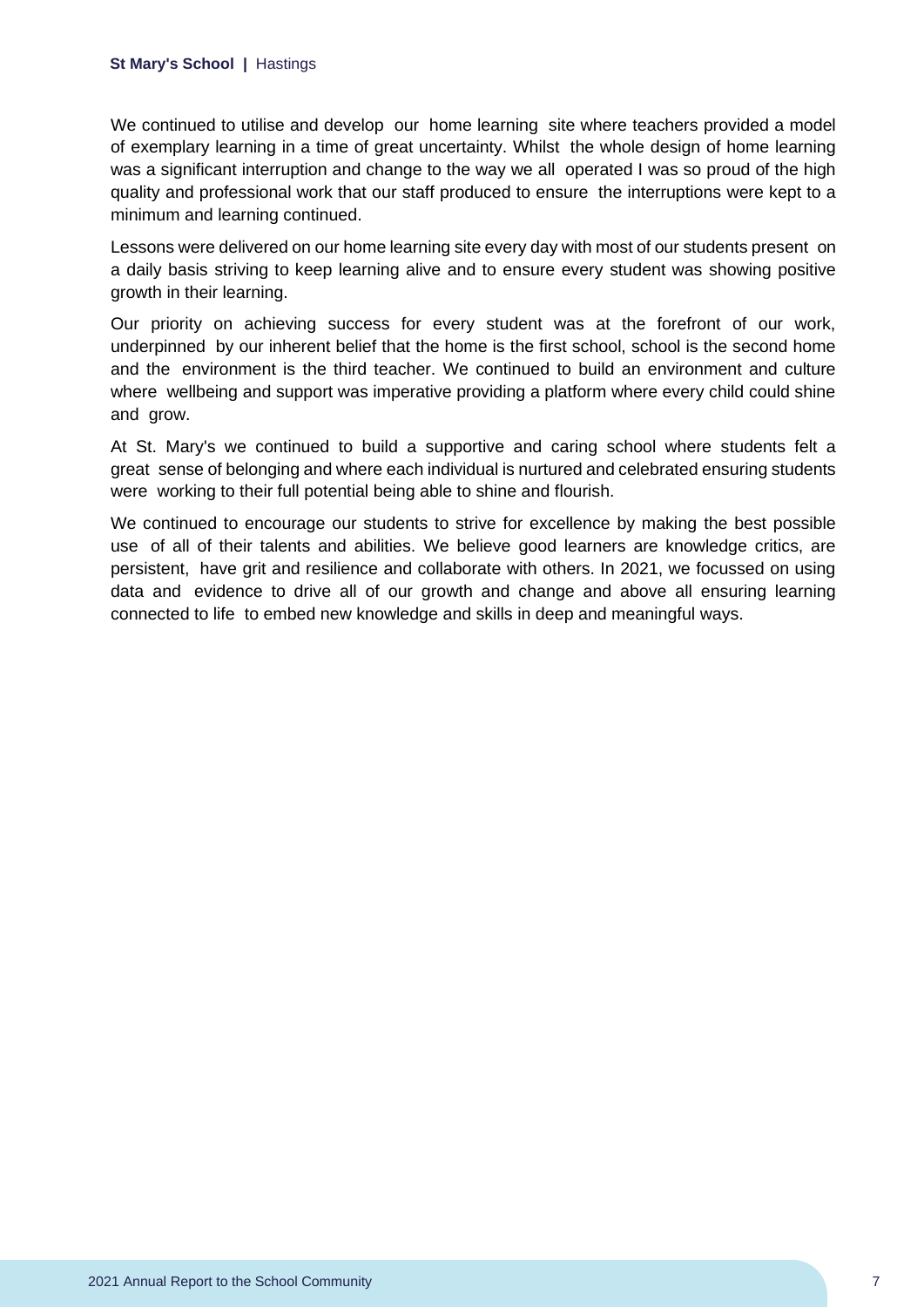## <span id="page-8-0"></span>**Parish Priest's Report**

I am so proud of being as a spiritual leader of the three vibrant and distinct visionary primary catholic schools in Westernport parish. Each school is very special and unique as they approach the students in a positive way. The overall curriculum of these three schools underpins the Christian values which helps the students to face all the challenges in their lives.

"Faith and Reason" is one of the encyclical letters of late pope John Paul II. He explains it that Faith and reason are like two wings of a bird which helps to fly towards the truth. The students of our three schools have all the opportunities to learn the faith in God, reason about it and fly high to find the truth in their lives. They are encouraged and supported in different ways towards that aim. It accelerates the excellence in their performance as well as it assists to recognise their talents and uniqueness of each individual.

Our young parents, the first teachers who chose the best school have commitments to fulfil the spiritual side of their children. I believe that Parents who know what is good for their children are very keen about the importance of the spiritual nourishment. I really encourage all the parents to be aware and support the parish's and the school's collaboration of spiritual uplifting of your children.

Our vibrant and well talented Principles, deputy principles, RE Leaders, teachers and all other staffs together do a vital role fostering the students spiritually physically and mentally. It is greatly appreciated and acknowledged! Their effortless works and commitment to the school and parish will change the face of our western port parish. The Westernport parish proudly seeing their faithful service building a positive relationship with children and the young families in these three schools.

I wish all the best and pray, may the Lord of all wisdom bless you and guide you in search of truth.

Fr. Shymon Thekkekalathungal Administrator.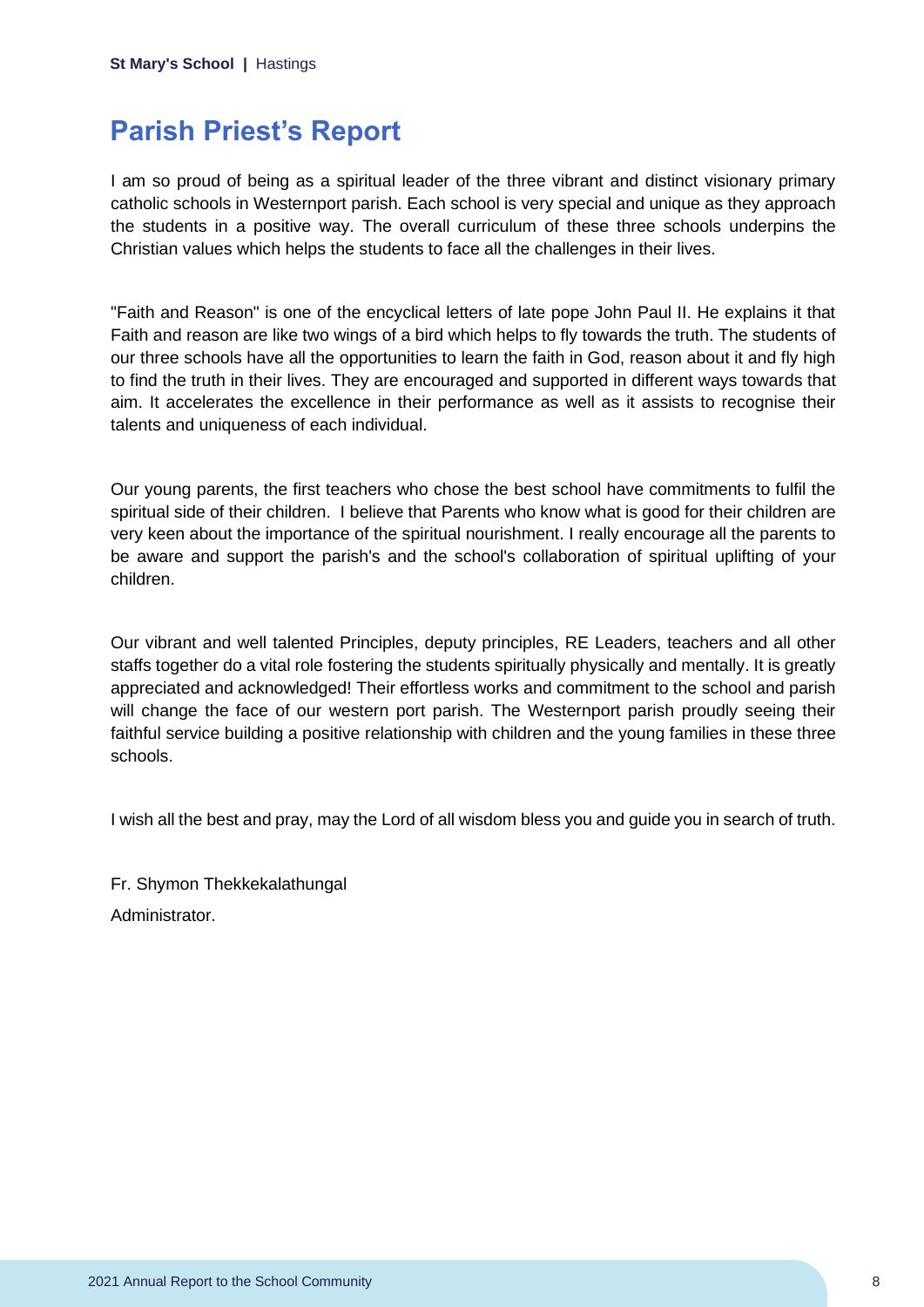## <span id="page-9-0"></span>**Education in Faith**

### **Goals & Intended Outcomes**

• To cultivate a whole school culture characterised by animated learners inspired by the Holy Spirit who act for justice and strive for the common good.

• A unified staff who demonstrate behaviours that align with our Catholic

identity.

• Students will have a deeper connection with their faith and understand its

relevance to their life and the common good.

## **Achievements**

Throughout 2021, many examples of our faith in action were evident as the St. Mary's community went into action assisting and supporting all members of our school community in significant ways. Our Catholic Social Teachings were seen in so many ways as we recognised that due to COVID 19 we had many vulnerable members in our school who required extensive support.

This included care packages and meals being delivered in a COVID safe manner to our families and many connections and check in through multiple phone calls, zooms and other modalities ensuring our families were connected and supported.

St. Mary's presented and connected faith in innovative and creative ways throughout 2021. A faith, learning and wellbeing document was produced using our Faith, Wellbeing and Learning Framework. Each week we had a whole school theme connecting faith and wellbeing. The faith leader and the wellbeing leader produced a weekly slide show deepening our communities understanding of the theme and forming the basis for our weekly prayer.

Each day throughout our online learning period staff would say the whole school prayer with the families at home and then would connect this theme in the learning throughout the week. This was also placed on the home learning site providing a wonderful faith resource for all to enjoy.

We welcomed Father Shymon to the school community celebrating our Opening school mass.

St. Mary's applied for and and were accepted into a Prayer Collective working with MACS Southern Office. Working with the MACS Faith team we developed an outline for the year. The school recognised the need of guidance as to best practice in the area of labyrinths and contemplative prayer. Further development in the space of Contemplative Prayer and Christian Meditations that would allow our students and staff to build a personal relationship between God and themselves. This would be authentic, meaningful, contextual and contemporary.

#### **VALUE ADDED**

• Strong links with the Parish have continued and the special bond shared with our sister schools of St. Joseph's and St. Brendan's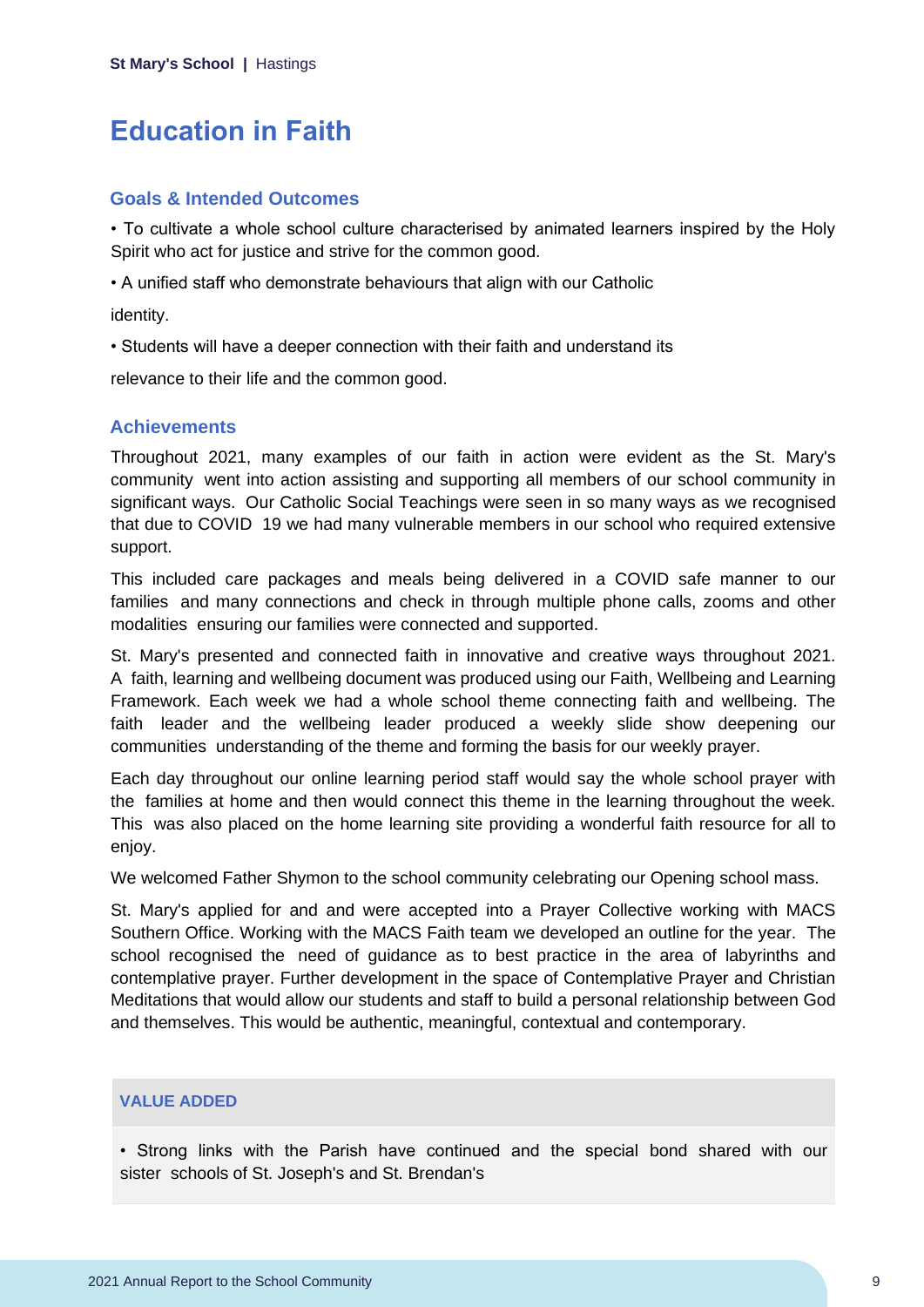A prayer collective was formed between St Mary's and St Joseph's and was a wonderful collaboration supported by MACS Southern office commencing a deep inquiry into what prayer looks like in our school and how we can deepen our students and staff understanding of prayer experiences.

• The sister school's of St Joseph's, St Brendans and St Mary's continued a "Junior Stewardship", with each school contributing 3-4 members. This team works with the members of the Parish Stewardship team and focuses on social justice issues that the schools are able to influence. This continued in 2021 where student leaders met at Padua College in a great day of planning for a collaborative project however due to lockdowns this was the only time the group met in 2021.

• St. Mary's REL participated in Southern Region network meetings throughout the year.

• Students in Gr 3 had their First Eucharist celebration and the Family Night was a great success where all families gathered in the Parish Activity Centre learning about the Last Supper and sharing a meal together. Unfortunately due to lockdown the Confirmation program and dinner was cancelled until the end of the year where we were lucky to be able to hold the Confirmation Mass.

• All staff and parent meetings commenced with a reflection or prayer and every classroom has a prayer table and places for students to reflect and pray. The school foyer, courtyard and classrooms have icons and displays that focus our thoughts on the current liturgical season of the church year, the sacrament being celebrated at the time or other significant events.

• St Mary's students visited the local elderly care facility to sing Christmas Carols at the end of the year

• The school celebrated two of the usual Masses held on Friday as a community restricted throughout most of the year due to COVid - 19. Masses being prepared by the REL and children from various classes in the school taking leading roles in each Mass.

• During Holy Week the whole school was prepared to celebrate this wonderful event through prayer spaces, but again were curtailed due to Covid.

During Covid as each day began the day was started with an online prayer time led by each class teacher and facilitated by the REL and class teachers. This was greatly received and was able to build the capacity and knowledge of the teachers and the students in what prayer can look like and how they can access it in their own homes.

Our end of year Mass was a special occasion and the Prep Nativity was filmed and was a highlight of the year with our littlest members of our school telling the story of Christmas in such an innovative and entertaining way. The community gathered at Dromana Drive in to celebrate the concert and Nativity which was a wonderful opportunity for our celebration.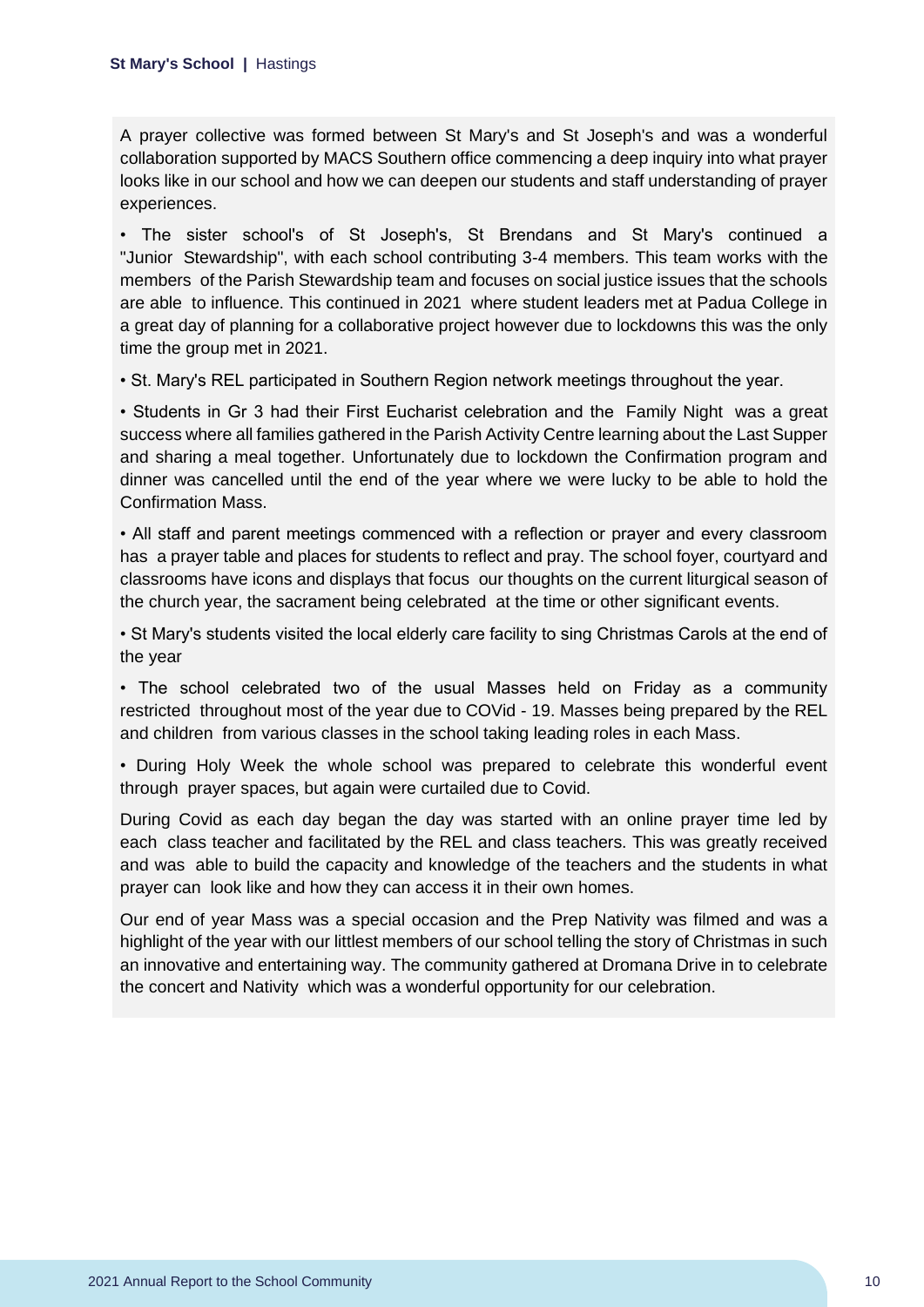## <span id="page-11-0"></span>**Learning & Teaching**

### **Goals & Intended Outcomes**

To have a whole-school focus on quality learning and on the creation of a culture in which all students are expected to learn successfully in their own ways, at their own pace; reflective of individual talents.

(NSIT 2018 Recommendation 6)

To have a coherent, sequenced plan for curriculum delivery that ensures consistent teaching and learning expectations and a clear reference for monitoring learning across the year levels. (NSIT 2018 Recommendation 8)

## **Achievements**

- Learning leaders researched effective pedagogies and Introduced the slow release direct instruction model of I do, We do, You do, to scaffold the teaching of remote lessons and explicit teaching of literacy and numeracy skills.
- A high priority in 2021 on ensuring every child made positive growth with a focus on Mathematics. This was highlighted by leading teachers through ongoing professional learning into best practice in Mathematics.
- Whole school engaged in a Mathematics Collective with MACs and St Joseph's to build teacher knowledge and student outcomes in Mathematics.
- Languages approach redesigned for teachers to be viewed as Co Learners Employed language assistant and engaged in professional learning for all teachers.
- Learning Leaders engaged in Renew All languages program to build pedagogy in language learning.
- Due to the COVID 19 crisis, in term 2 Round 1 of Remote learning began. All students were given an online device and where needed internet access, to access their learning.
- Hard copy home learning packs were also created by teachers and sent home to support learning in a professionally produced St. Mary's bag.
- St Mary's Home Learning site was updated and designed to help student access home learning tasks to embedded their knowledge, skills and dispositions in learning.
- During remote learning throughout the year, teachers created lessons for their class and shared them through this site. They also had learning community pages, where students had access to conference tiles where they could speak to their teachers.
- All specialist teachers also created online lessons for students to access throughout their remote learning.
- We continued to adapt this amazing home learning site resource throughout 2021 and this has continued to now be our permanent home learning site. - St. Mary's Home Learning **Site**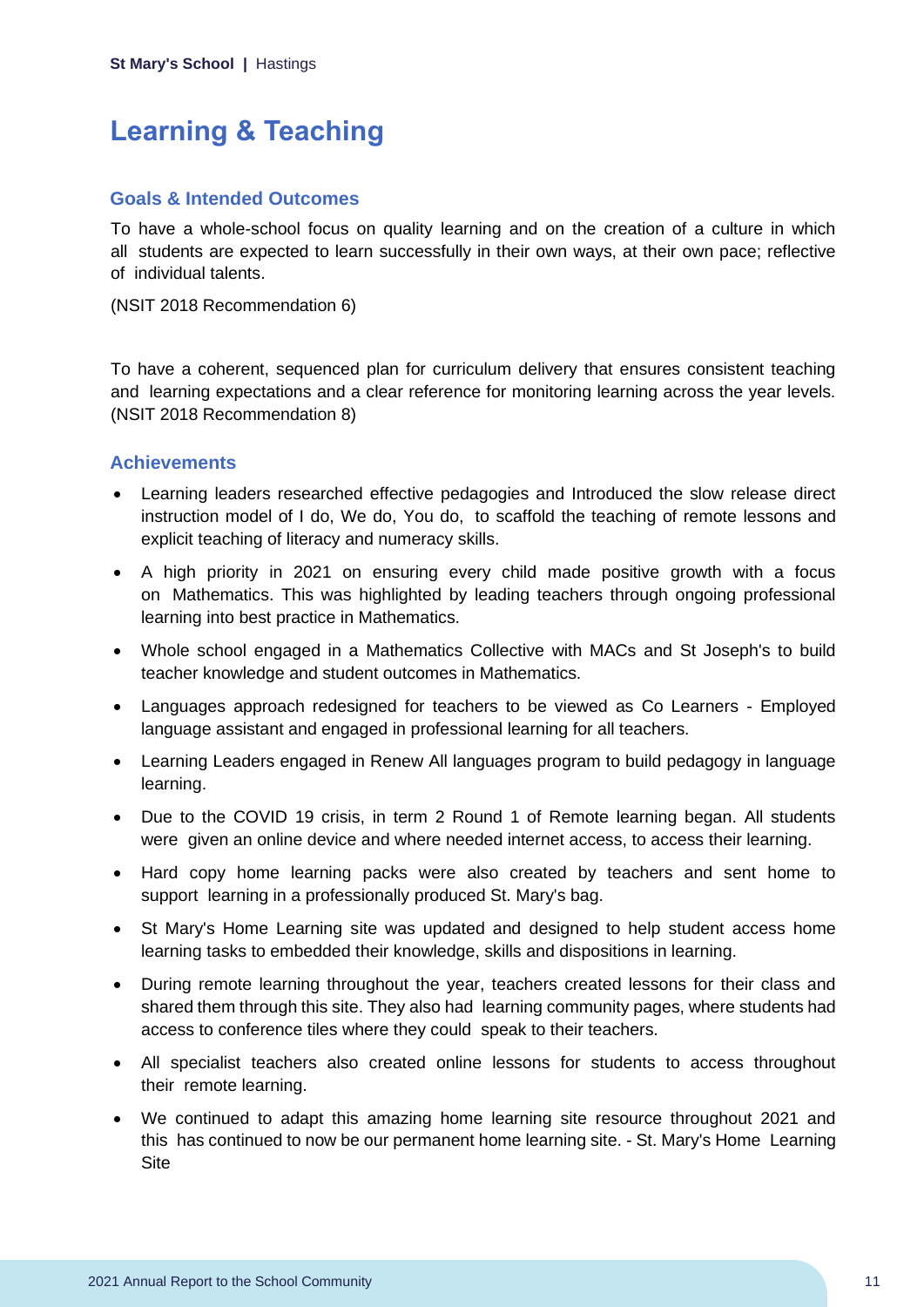- Intervention continued online throughout remote learning, with support staff and intervention teachers designing online live lessons for students to access. When needed some students engaged in face to face lessons on site.
- The learning leader engaged in an investigation of Mathematics intervention resources and support programs. Recognising the need to support students to embed their fluency and basic skills the school purchased Dr Paul Swan's Bond Blocks system for implementation in 2022.
- Our Mini Mary's Club transition continued fortnightly from Term 3 ensuring our newest community members were ready to commence their journey. This included many parent sessions where we shared our learning philosophy and design. Some sessions were held on zooms and others onsite.
- Many Literacy intervention programs were implemented throughout 2021 including, LLI and the MacqLit Reading Intervention Program
- Introduction of the Intiallit literacy program from F-2. The program is an evidence based program that builds foundational skills in all 5 pillars of literacy. Literacy learning leaders engaged in an inquiry into the minilit intervention program and trained staff for the introduction of the program.
- An inquiry into the Arts alive began and the decision to involve the school in Wakakirri in 2022.
- We engaged students in STEM learning through Zoo's online program with special guest presenter from T.V show Totally wild.
- Created a whole school Fluency in Mathematics policy, based on research and data along with expectation of implementation of this policy and consistency in practice.
- Family Fun Fridays were introduced to build opportunities for parents to come into the junior learning communities and learn about our design from their children .
- We introduced learning communities to encourage collaborative teaching and planning for all teachers to build their practise.
- St. Mary's used a response to intervention framework throughout 2021 despite extensive lock downs with a high priority in ensuring best practice at the Tier 1 classroom level. The school has extensive enabling and extending intervention at Tier 2 and 3 level. This included Literacy, Mathematics, STEM, and SEL intervention. This continued whether it was on-site or during remote learning with many adjustments being held on google meets.

### **STUDENT LEARNING OUTCOMES**

In the first Semester the growth was not at the expected rate. This was due to limited face to face class time and a commencement of a long lock down period. In the second Semester however most children made positive growth. This was testament to the high quality learning and teaching design regardless of whether the students were on site or at school in the second semester. Coming out of lock down we had a high priority on the subject areas of Literacy and Maths.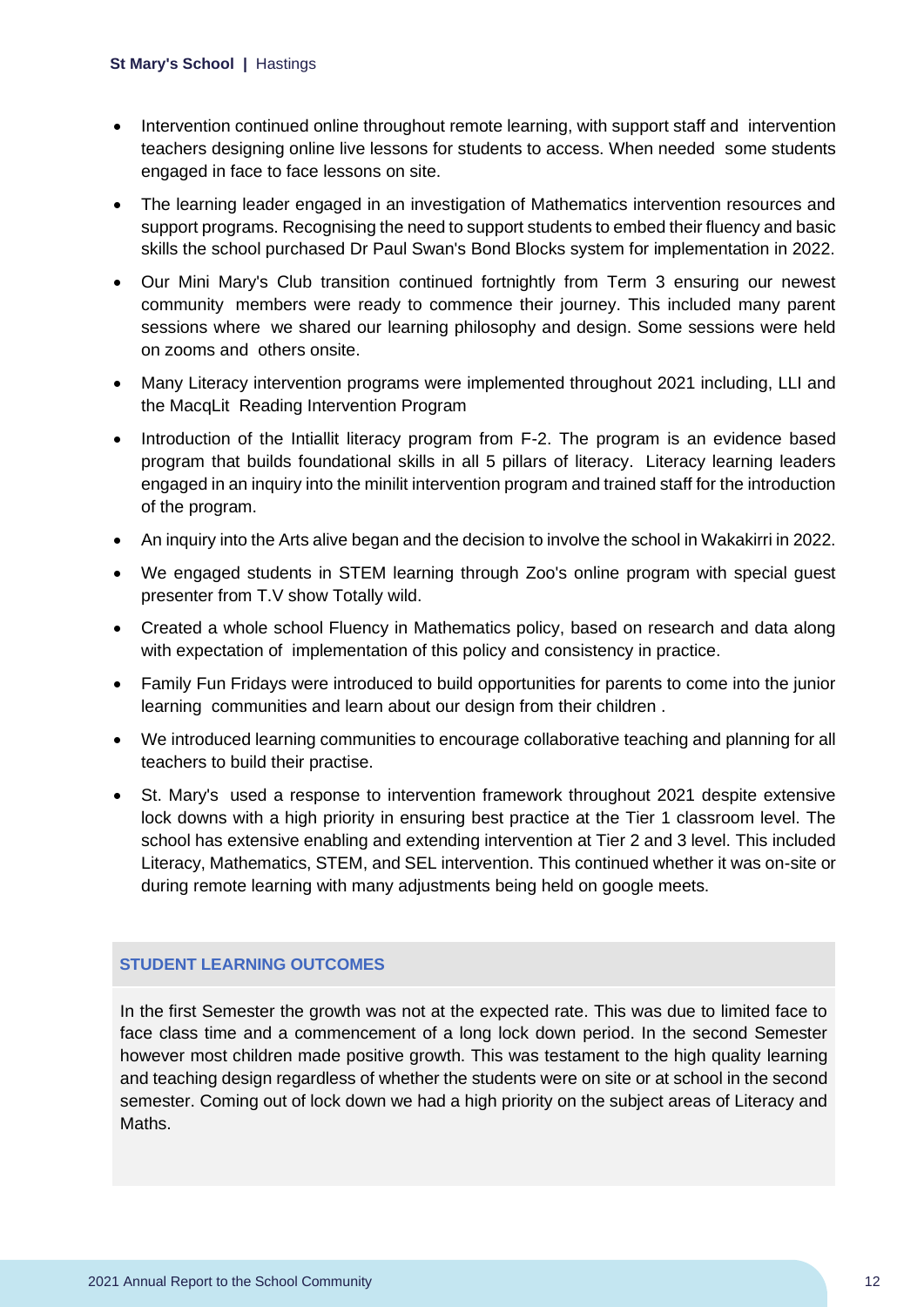| <b>NAPLAN TESTS</b>            | 2019<br>$\frac{0}{0}$ | 2020                         | $2019 - 2020$<br><b>Changes</b> | 2021<br>$\frac{0}{0}$ | $2020 - 2021$<br><b>Changes</b> |
|--------------------------------|-----------------------|------------------------------|---------------------------------|-----------------------|---------------------------------|
|                                |                       | $\star$                      | $\star$                         |                       | $\star$                         |
| YR 03 Grammar &<br>Punctuation | 100.0                 | -                            |                                 | 91.7                  |                                 |
| <b>YR 03 Numeracy</b>          | 94.7                  | $\qquad \qquad \blacksquare$ |                                 | 100.0                 |                                 |
| <b>YR 03 Reading</b>           | 94.7                  | $\qquad \qquad \blacksquare$ |                                 | 95.8                  |                                 |
| <b>YR 03 Spelling</b>          | 94.1                  | $\qquad \qquad \blacksquare$ |                                 | 79.2                  |                                 |
| <b>YR 03 Writing</b>           | 100.0                 | -                            |                                 | 91.3                  |                                 |
| YR 05 Grammar &<br>Punctuation | 88.0                  | $\overline{a}$               |                                 | 94.7                  |                                 |
| <b>YR 05 Numeracy</b>          | 100.0                 | -                            |                                 | 100.0                 |                                 |
| <b>YR 05 Reading</b>           | 95.8                  | $\qquad \qquad \blacksquare$ |                                 | 100.0                 |                                 |
| <b>YR 05 Spelling</b>          | 92.0                  | -                            |                                 | 100.0                 |                                 |
| <b>YR 05 Writing</b>           | 91.7                  | -                            |                                 | 100.0                 |                                 |

### **PROPORTION OF STUDENTS MEETING THE MINIMUM STANDARDS**

\* There are no NAPLAN results to report in 2020 as the Australian Government decided that due to the COVID-19 pandemic NAPLAN Assessments would not take place.

\*\* Data cannot be reported for this year as the number of students that sat the test was below 5 and the data has been suppressed for privacy reasons in accordance with the ACARA NAPLAN data reporting provisions.

\*\*\* No students sat the NAPLAN tests in this year level and in one or both of the relevant years.



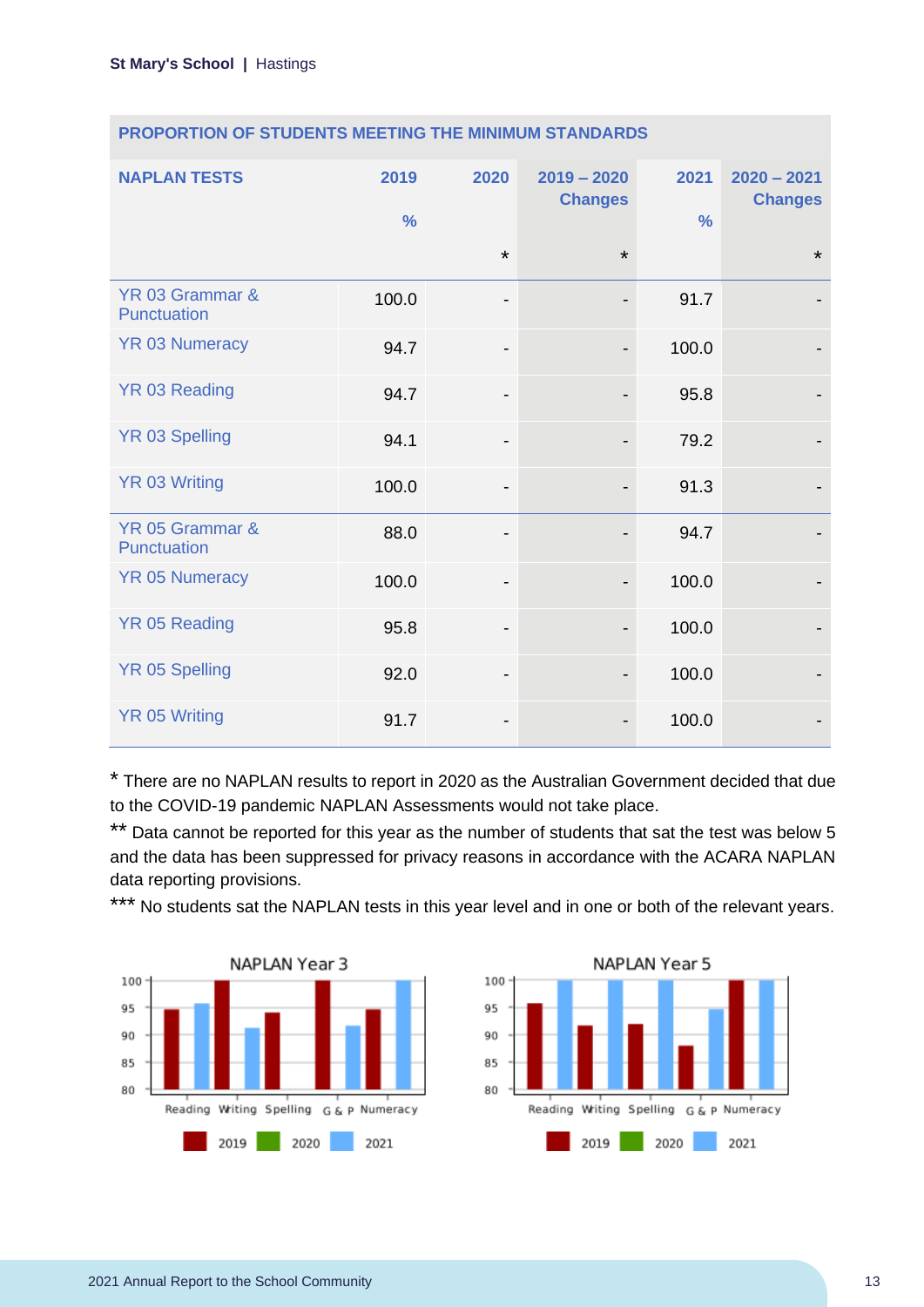## <span id="page-14-0"></span>**Student Wellbeing**

### **Goals & Intended Outcomes**

There will be an embedded whole-school, positive behaviour support approach that promotes intellectual rigour, respect, tolerance and inclusivity.

### (NSIT 2018 Recommendation 2

There will be a high level of student engagement in learning.

There will be a high level of school connectedness.

Staff will be empowered to support positive behaviours.

There is a strong sense of belonging and pride in the school.

There will be less behaviour concerns across the school.

Interactions will be focused on the learning and wellbeing of students and on continually improving the school's ability to meet the needs of every student. Our behaviour approach will align with the Religious Education Framework and Horizons of Hope

## **Achievements**

Wellbeing was at the forefront of everything we set out to do at St. Mary's in 2021. Firstly to create the culture and conditions for every member of our school community to thrive and flourish. We continued to have a high priority on embedding our Positive Behaviour policy including further deepening of our Positive Psychology framework complete with a social emotional tool kit and subsequent strategies.

Wellbeing continued to take on a whole new meaning with the COVID- 19 pandemic, and we were extremely proud of the significant achievements we made in this most important area especially during uncertain times when mental health of so many in our community was affected in ways we most probably did not see.

The whole school faith and wellbeing theme really was a highlight of the year. This guided our approach ensuring all of our community benefited from our highly professional frameworks. We produced our third edition of the whole school wellbeing journal which has been a wonderful resource for every student in our school.

Weekly wellbeing meetings with both our wellbeing and adjustment teams ensured all students were being monitored and support and Tier 2 interventions were implemented when required. At a Tier 1 level in the classrooms we had a significant focus on using the St. Mary's social emotional tools, strategies and procedures to ensure a consistent approach across the school.

This included further implementing many take a break zones across the school teaching students the following action plan from our positive behaviour approach. Our wellbeing room is a place where students can go and be supported to regulate, reset and re-enter the learning environment.

In 2021, we continued to embed the Making Moments Matter approach, which commenced prior to children starting school. Families were invited to attend sessions both on zoom and onsite during the Mini Mary's program to learn about ways they could engage with their children and make different moments matter.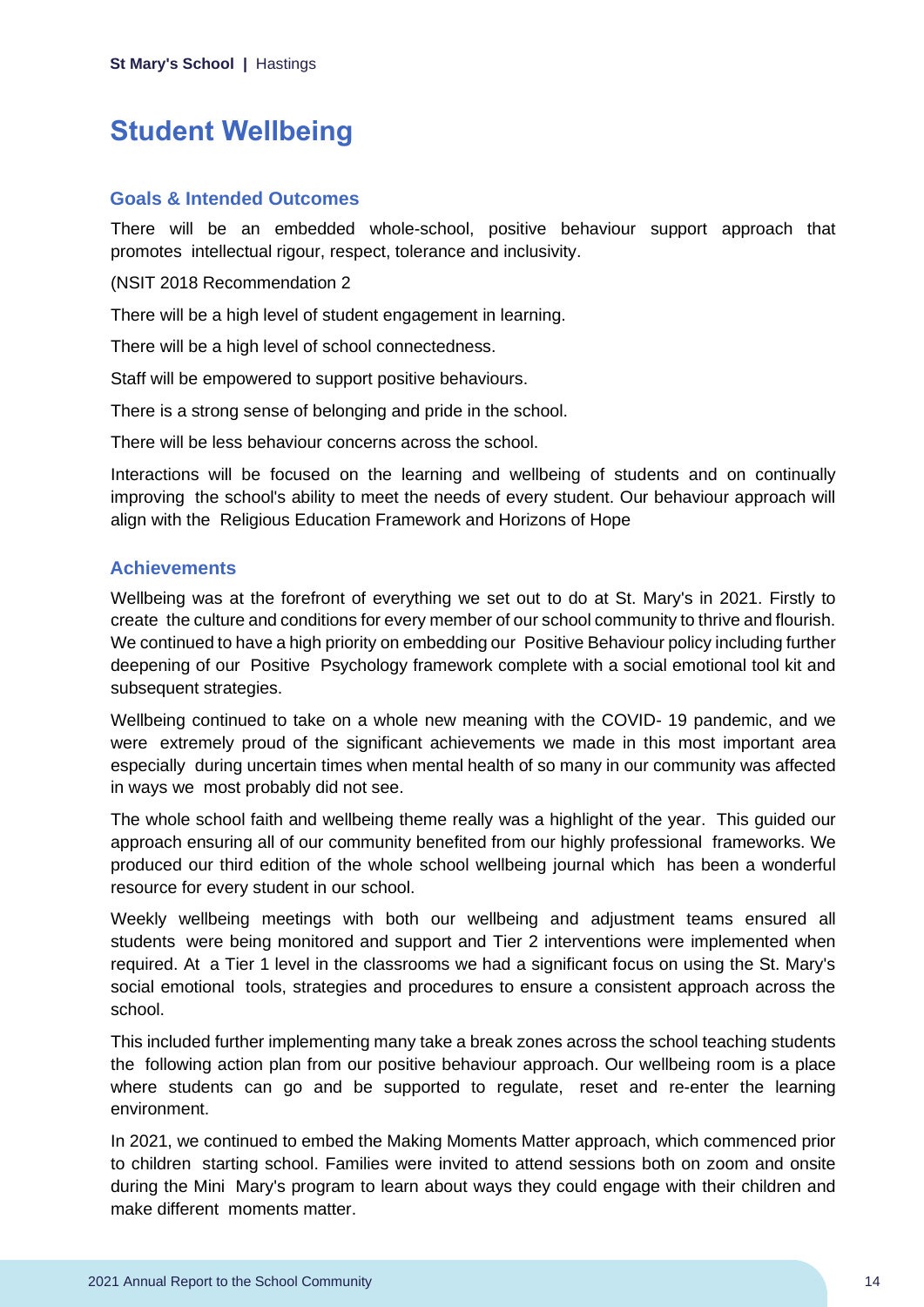#### **St Mary's School |** Hastings

The design and diversity of play spaces began to be designed to ensure we are fostering further opportunities to strengthen curiosity through play and engagement with nature. Our new natural indoor courtyard and outside playground upgrade were wonderful additions to our school and have built wellbeing across our school engaging our students and building a stronger sense of belonging and connectedness.

In 2021, we further developed student leadership opportunities by working in partnership with the House Spirit Initiative with our student action teams going from strength to strength and the students feeling a deeper connection and sense of belonging to their house teams.This continued throughout the remote learning period ensuring our school leaders were provided with many opportunities to shine and flourish in their leadership.

Explicit teaching of social emotional capabilities was a high priority using the domains articulated in the Australian Curriculum; Self Awareness, Self Management, Social Awareness and Social Management. We introduced a variety of Social Emotional Strategies on our school tool kit to support students.

Staff have completed Professional Learning specifically related to our Wellbeing Approach either as a whole school or as part of our induction program. St Mary's Wellbeing Strategies were displayed in each classroom - Problem Solved, Know, Do, Be of St. Mary's and most importantly our vision of 'Growing together in Faith, Hope and Love'. This has ensured a whole school approach to Social Emotional Learning as well as consistent expectations across the school.

Lunchtime activities were held every day when onsite to ensure there is extensive support in the playground. All playground incidents are recorded, analysed and acted upon to ensure intervention is in place for children showing vulnerabilities.

### **VALUE ADDED**

- Positive Behaviour policy based on Positive Psychology
- Positive Behaviour Toolkit, strategies, processes and procedures consistent across the whole school and resources are sent home to every family.
- Culture of unconditional positive regard for all.
- Daily meet and greet to ensure everyone is welcomed in our school with equality for all.
- Continued whole school Faith and Wellbeing framework that guides our approach.
- Whole school approach to consistent "take a break" zones in every learning space for students to reset and prepare for learning.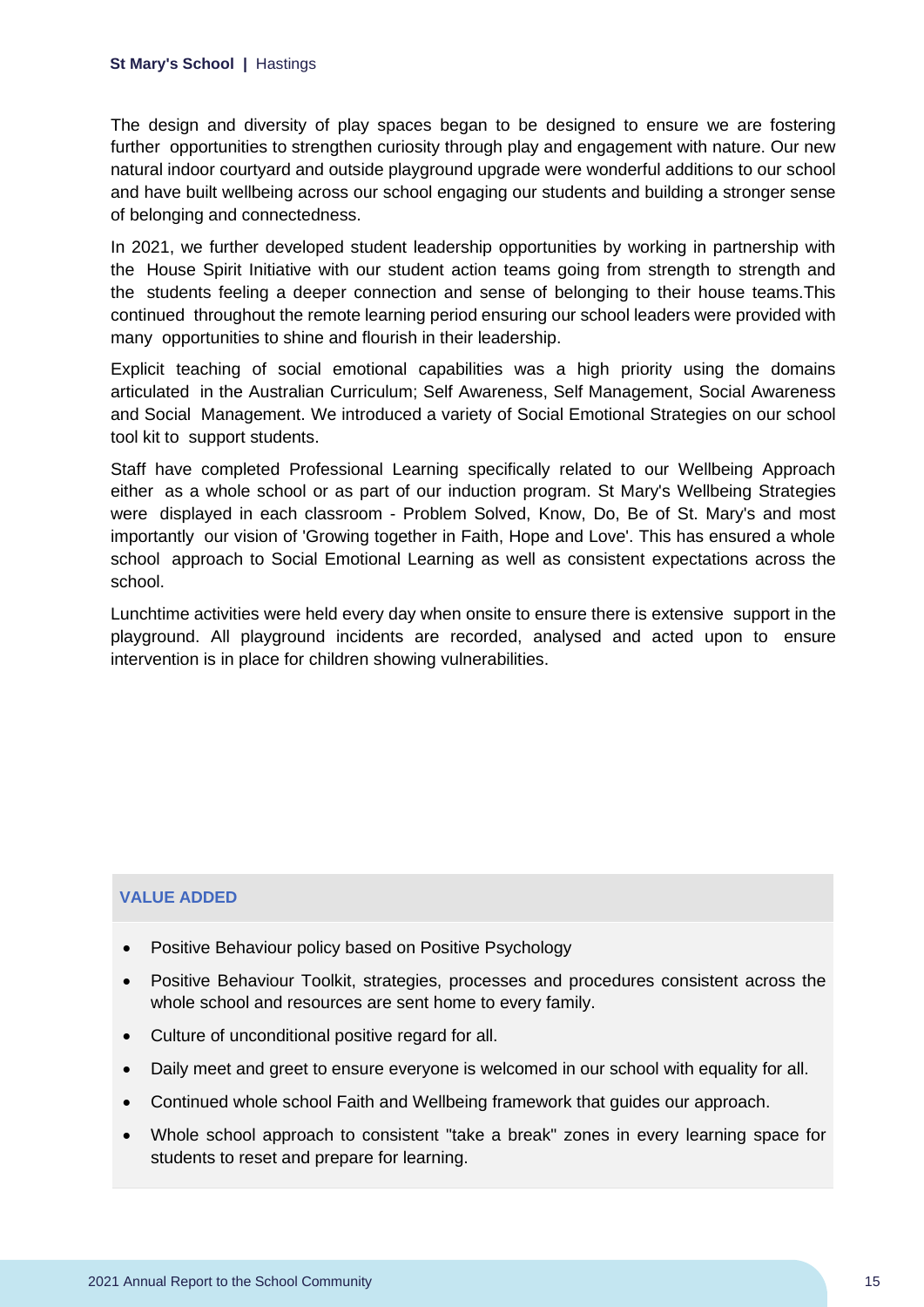- Wellbeing Room is available when a student needs further support and emotional toolkit strategies, supported by staff. Students can regulate, reset and reenter their learning.
- Wellbeing journal for every student. This has been further developed with input from staff, students and parents to ensure it meets the needs of all.
- Newsletters and Home Learning Portal has the fortnightly Wellbeing Slideshow used through the Wellbeing journal and in SEL lessons, aligned to our LOVE (Wellbeing) Framework.
- Weekly scheduled well-being meetings with leadership and Wellbeing staff.
- Provision of Tier 1, 2, and 3 interventions to meet the needs of all of our students.
- Outdoor wellbeing focused learning space created for easy access for students.
- School design on entry is welcoming and inviting as a place where everyone is welcome and celebrated.
- Making Moments Matter transition program for our new students continues during their foundation year of learning.
- Family Welcome nights in Term 1 ensure our families are connected and know we work together as we recognise the home as the first school, school as the second home and the environment as the third teacher.
- Student Voice and leadership continues with students being empowered to have input into programs, activities and events in our school. House Spirit Days are all about being connected to house communities providing a further sense of belonging. Every child is seen and heard in our school.
- Explicit teaching of SEL competencies and tracking of student achievement across the areas of Self Management, Self Awareness, Social Management and Social Awareness. Individual tracking for each student on their SEL continuum ensures every teacher knows every student.
- Staff Professional development continues in regard to the Positive Behaviour model and psychology. Consistent practices and strategies are in place across the whole school ensuring students receive a consistent and stable message.
- Lunchtime activities are provided to allow all students to access a variety of programs to meet their needs on the yard.
- Wellbeing Data collection is completed regularly to give important data to ensure the needs of every student are met and actions can be taken to support as necessary.
- Student led assembly where students write the weekly script and announcements from their point of view allowing for student voice.
- Two staff completed Berry Street Training continuing the upskilling of staff in using a variety of Wellbeing practices and deepening the understanding of trauma in students
- Child safe school where the culture and dignity of all is respected. Every child knows our school is a place where they have the right to feel safe and be safe all of the time.
- Every grade has Weekly Meetings where every one is heard and students lead the meetings and set the goal for the week for the grade to achieve. The agenda for the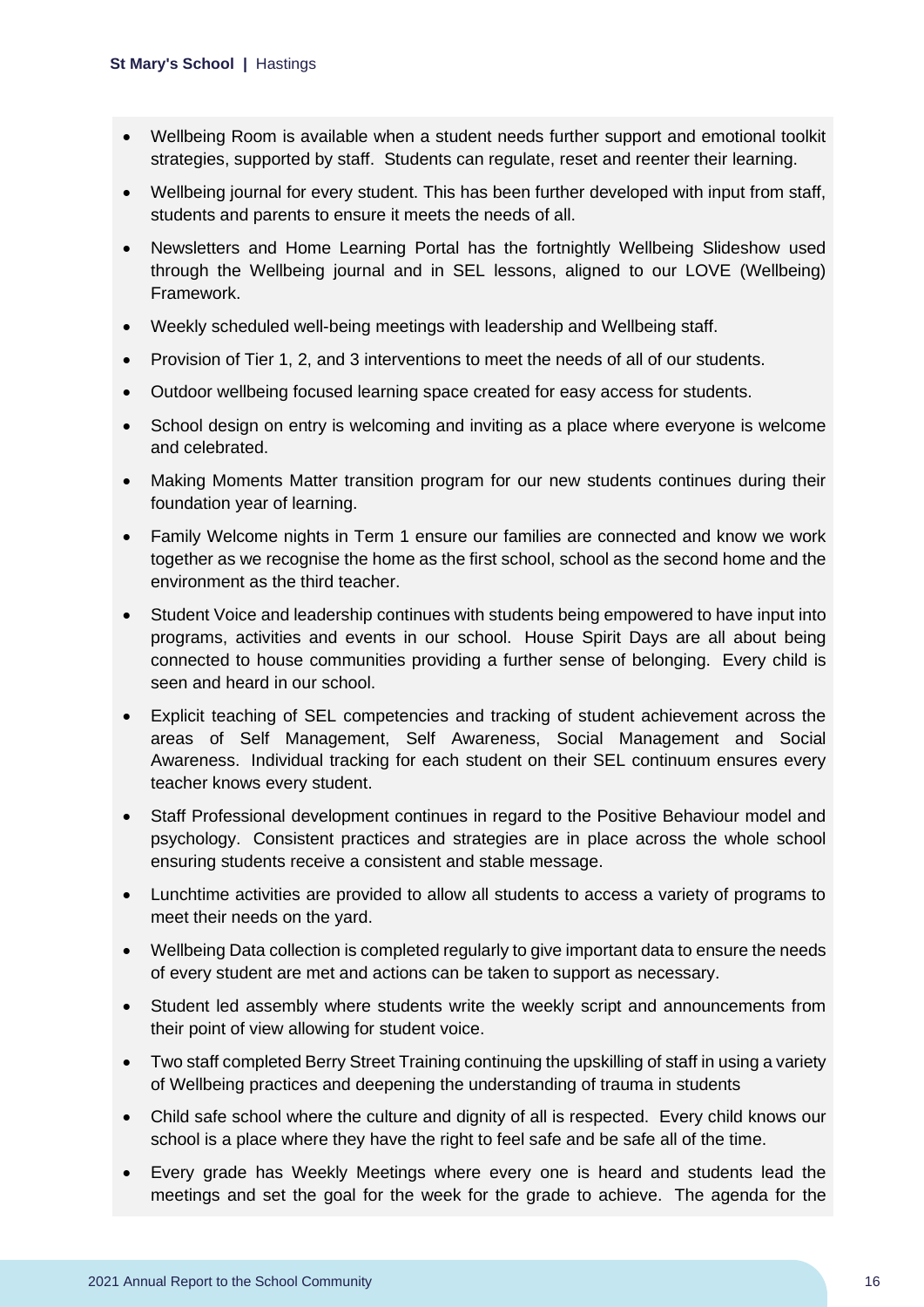meetings comes from the "What I wish my teacher knew" box. Every student can use the three stars and a wish feedback form to give relevant feedback to teachers.

#### **STUDENT SATISFACTION**

We continued to gather feedback from students and check in on how they were travelling in such unprecedented times. There were regular check ins with students on our home learning site and close communication between home and school to ensure every student was continuing to grow and flourish. In particular we showed growth in the area of student voice as we strive to ensure our students are active participants in the learning process.



#### **STUDENT ATTENDANCE**

Attendance: During the 2 Remote Learning periods the attendance by students at their daily zoom lessons was very consistent.

Students did a morning check and completed 2 lessons online with their Teachers.

Onsite: During the Remote Learning periods the school provided lessons at school for Vulnerable students or students of parents who were both working. We had an average of 15 Students on most days.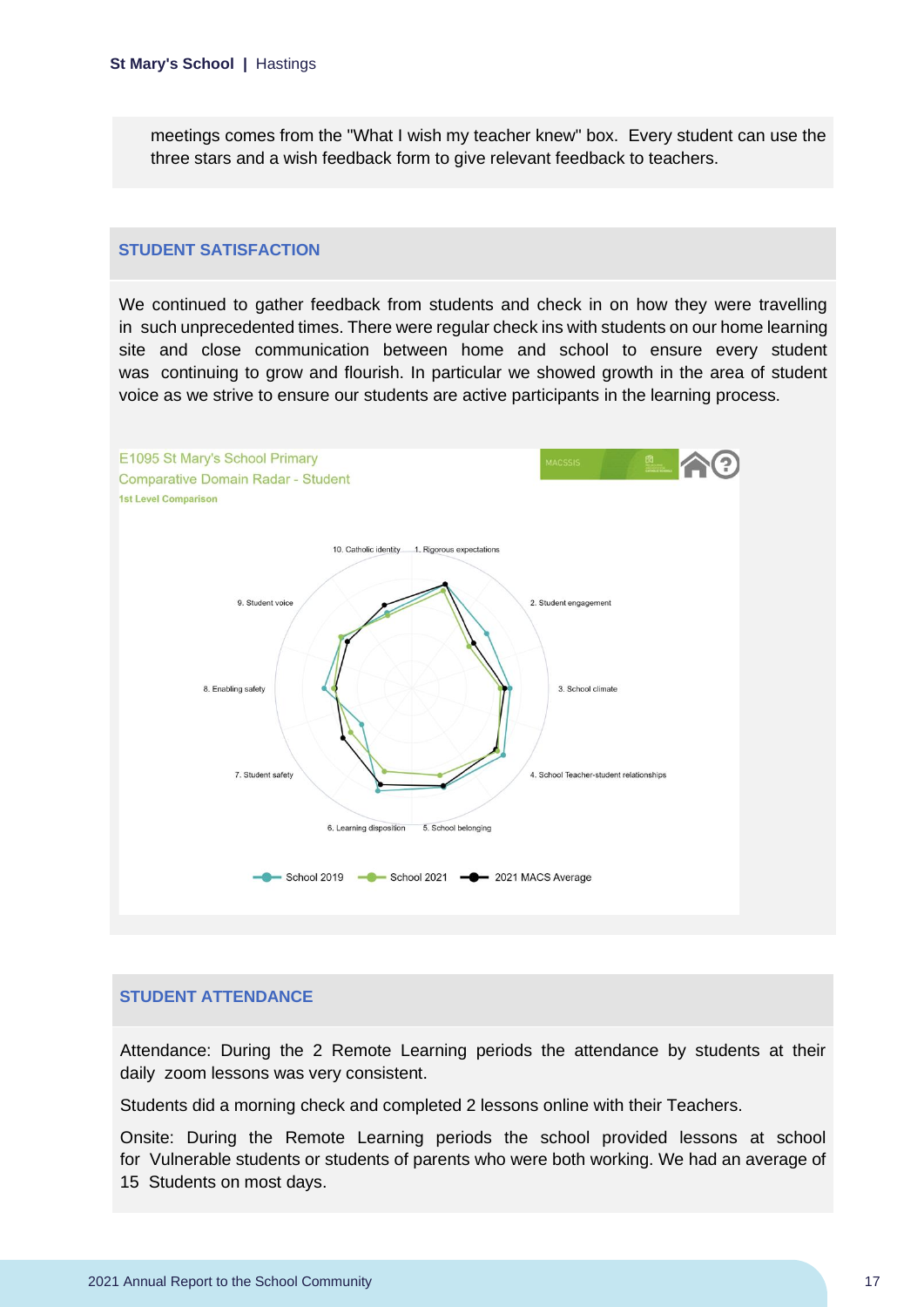## **AVERAGE STUDENT ATTENDANCE RATE BY YEAR LEVEL**

| <b>Y01</b>                 | 89.8% |
|----------------------------|-------|
| <b>Y02</b>                 | 90.1% |
| <b>Y03</b>                 | 92.0% |
| <b>Y04</b>                 | 90.1% |
| <b>Y05</b>                 | 93.7% |
| <b>Y06</b>                 | 84.6% |
| Overall average attendance | 90.1% |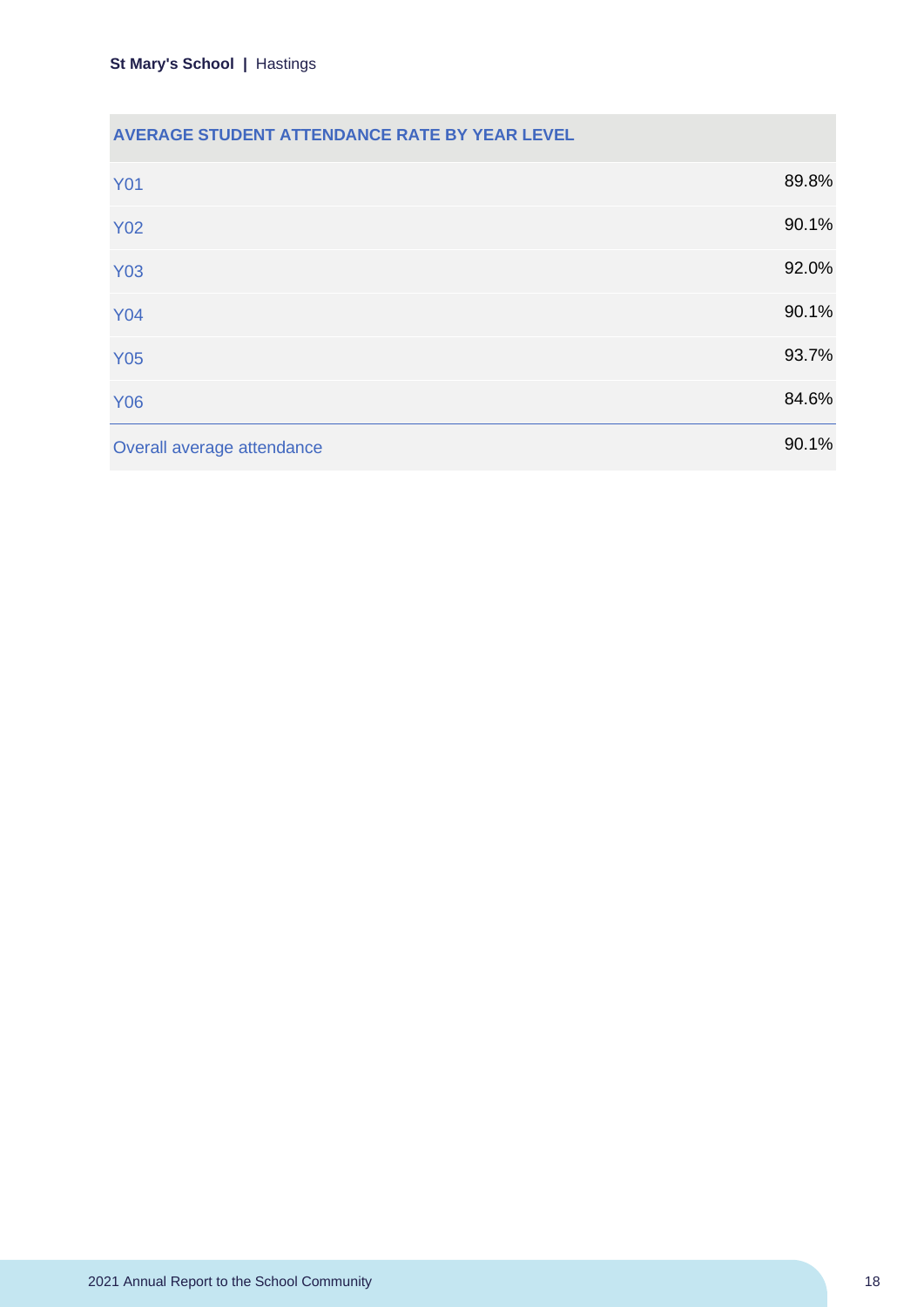## <span id="page-19-0"></span>**Child Safe Standards**

### **Goals & Intended Outcomes**

At St Mary's we hold the care, safety and wellbeing of children and young people as a central and fundamental responsibility of our school. Our commitment is drawn from and inherent in the teaching and mission of Jesus Christ, with love, justice and the sanctity of each human person at the heart of the gospel.

- To maintain a culture of Child Safety
- To maintain compliance as a Child Safe School
- To maintain clarity of acceptable and unacceptable behaviours toward Children

• To maintain compliance of expectations around supervision of students and Outline behaviours and procedures that keep children safe at school

## **Achievements**

• Compliance with requirements under Ministerial Order No. 870 Child Safe Standards • Consistent and regular newsletter communication

• Human Resources practices include interviewing parent volunteers and completing reference checks where required that include Child Safe questions for potential new staff

• All staff are required to read, understand and sign the Child Safey and Code of Conduct as part of their letter of appointment

• Strategies to embed an organisational culture of child safety such as electronic sign in for all visitors

• A Statement of Commitment to Child Safety is on our school website

• Child safety Code of Conduct - Volunteers is displayed on our website • Child safety Code of Conduct - Visitors is displayed on our website

• St Mary's Child Protection - Reporting Obligations Policy is displayed on our website • Child Safety Policy is on our school website

- Procedures for responding to and reporting suspected child abuse
- Strategies to identify and reduce or remove risks of child abuse
- Strategies to promote child participation and empowerment

• Procedures for staff and volunteers to express agreement with Child Safe • Code of Conduct has been embedded

• Chaplaincy program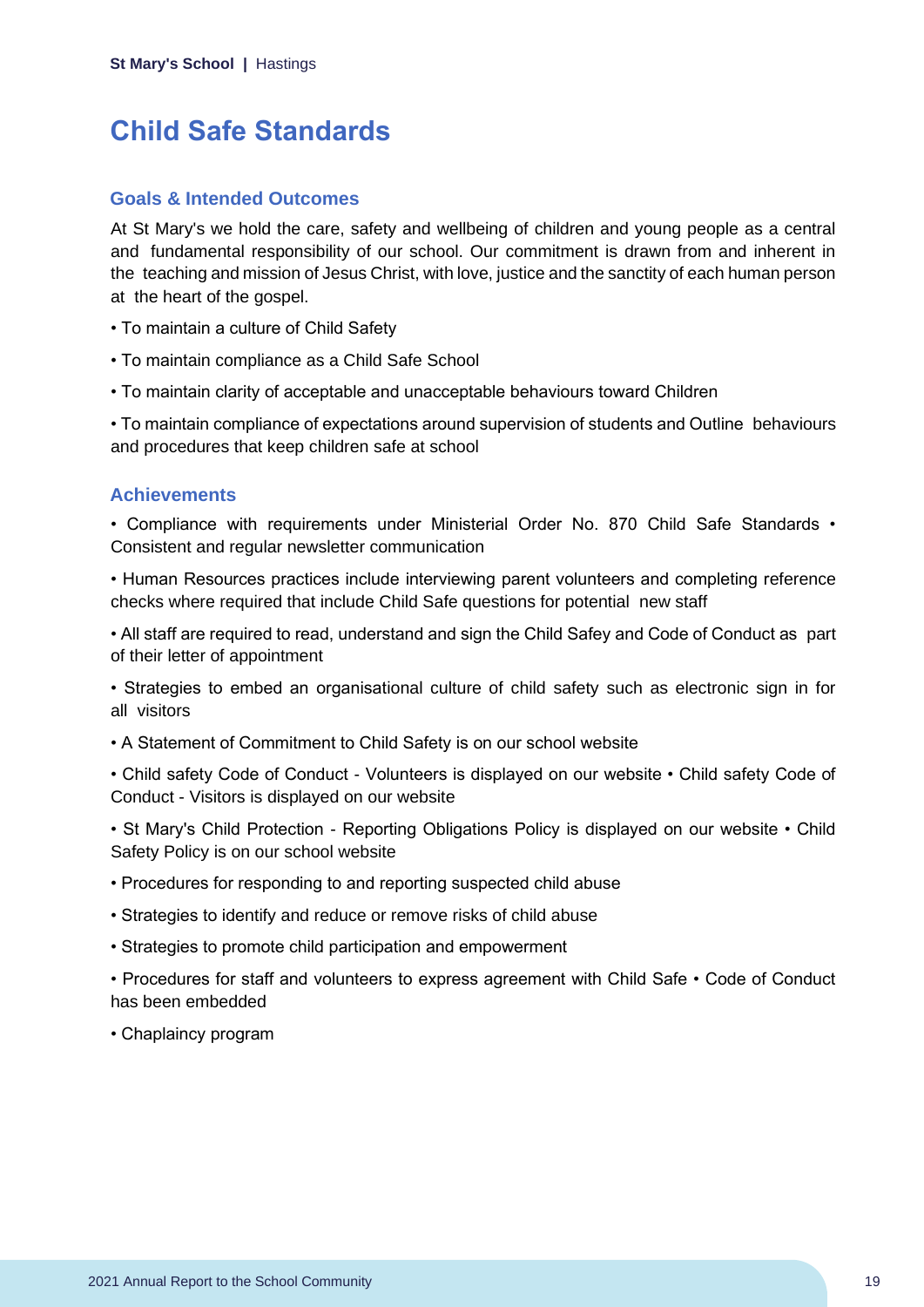## <span id="page-20-0"></span>**Leadership & Management**

## **Goals & Intended Outcomes**

To have an effective performance and development culture that ensures the continual improvement of outcomes for all students.

### (NSIT 2018 Recommendation 3)

There will be personalised Professional Learning Plans for all staff that align with school improvement goals and support professional growth.

### (NSIT 2018 Recommendation 5)

There will be a common language and shared understanding of what effective teaching looks like within a Catholic context.

Every staff member will have a personalised plan that aligns with school priorities, AITSL Standards for Teachers and their own interests and passions.

## **Achievements**

Our main aim in 2021 was to build an effective performance and development culture that ensured continual growth for both all members of our wonderful school and most importantly our students. Much work was done on building positive relationships ensuring a high level of psychological safety for everyone in our community.

There was a significant focus on what values we aimed to see on our staff and the importance of the way we interacted with each other on a daily basis. With changes in staff we had to continue to ensure we all contributed to the positive culture that grew throughout the year especially in light of the significant uncertainty everyone experienced with COVID- 19.

Macssis data for 2021 demonstrated the strength of our performance and development culture in our school. We are extremely proud of the staff data in 2021 showing growth in all areas of the survey.

In 2021, we continued work on an agreed and consistent whole school approach to pedagogy that enabled and expected all teachers to display high levels of competency and ensure growth for all of our students.

We focussed on our professional learning team meetings with all staff meetings being PLT'S with minimal operational tasks permitted. Throughout 2021, there were two after school PLT's whether onsite or on zoom with a high priority on learning and teaching. We did not allow COVID 19 to interrupt our professional development as we recognised this is an area where many great achievements will springboard from.

Weekly team planning was facilitated by our Deputy Leader of Learning, Pedagogy and Data assisted by other leaders of learning. We worked on consistent planning documents to ensure our curriculum design was of a high standard. There was a high priority on ensuring we work together in learning communities and recognition of our students in our learning community as opposed to my students in my class.

Despite COVID all staff embarked on new Teacher Action Inquiry Research projects in the best possible way. This included an in-depth self-analysis based on evidence and data. This was used to form the individualized goal each staff member. All staff participated in a coaching session with the Principal and then an additional session with a member of the leadership team.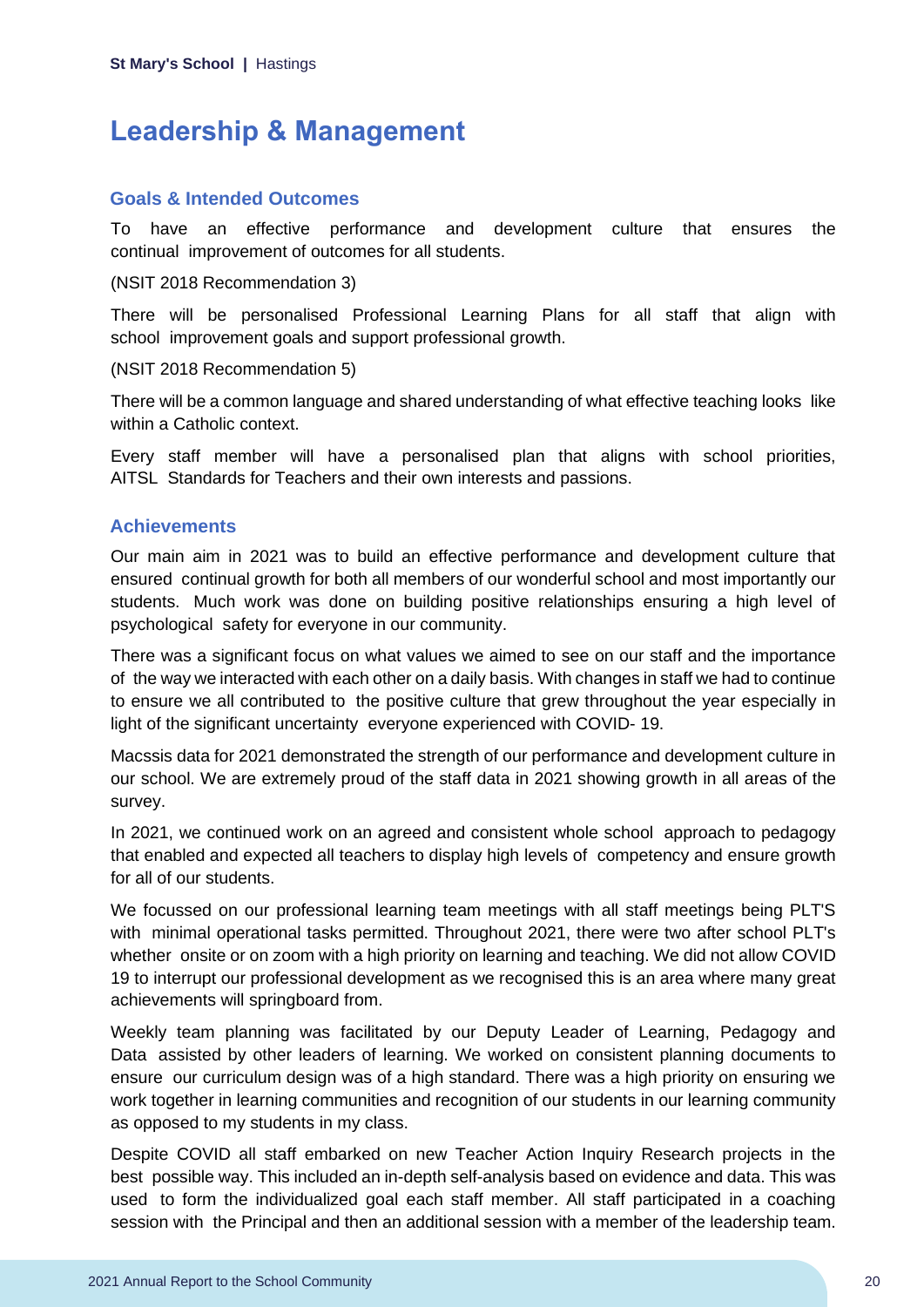We updated our indoor courtyard which is now a wonderful learning environment for our students with a focus on providing natural spaces for our students to learn and play in. The courtyard was recognised as a wellbeing space and was nominated as a state finalist in the 2021 Tidy Town awards.

Along with the development of an indoor space we also completed a magnificent playground upgrade which is a sensational natural space for our students to play, imagine and innovate in. We also commenced the development of the outside area on the Parish block next door and created a running/bike track and the commencement of our school community garden.

We engaged with Joe Pane to work with our leadership team on emotional fitness and Edisc with our profiles guiding our interactions and understandings of the energy we bring to the tasks we engage in on a daily basis.

Leaders also engaged with Noel Dillon on effective leadership teams.

We provided a range of opportunities for coaching, mentoring and team teaching to improve classroom practice.

We engaged in a wonderful Maths initiative with MACS and were so capably supported by Jo and Jan in ways that have seen a substantial shift in the Maths pedagogy and practise. We introduced many initiatives in Maths fluency and structure of our Maths lessons under the leadership of our Deputy learning and teaching.

We introduced a new Literacy approach after an indepth inquiry into the latest research and many staff were trained in the Initialit program and extensive resourcing was put in place to ensure a high quality literacy approach.

We continued to build staff wellbeing to empower all staff to take responsibility for their wellbeing and their stress. This was a high priority in 2021 considering the significant impact the COVID 19 pandemic had on our ability to function in our day-to-day work. Our staff were supported in many ways including care packages, regular check ins and regular zoom sessions to ensure everyone was travelling ok in such uncertain times. Staff were offered EAP support and many staff also took up coaching sessions with leadership to set weekly goals and action plans.

We had a wonderful staff conference at Presentation Sisters in Balnarring where staff went on an inquiry into Pope Francis message of pathway to peace through a culture of care. Staff explored what this meant for care for self, care for others, care for students and care for community and the world.

Decision making processes were improved with regular meetings for the curriculum team, consultative team and staff wellbeing team ensuring voice from all staff.

### **EXPENDITURE AND TEACHER PARTICIPATION IN PROFESSIONAL LEARNING**

#### Description of Professional Learning undertaken in 2021

We participated in a range of different professional learning experiences throughout 2021. This included a comprehensive range of professional learning despite being in lockdown for a significant period of time. Many professional learning experiences were held via zoom and involved all staff building capacity in many different areas as outlined below: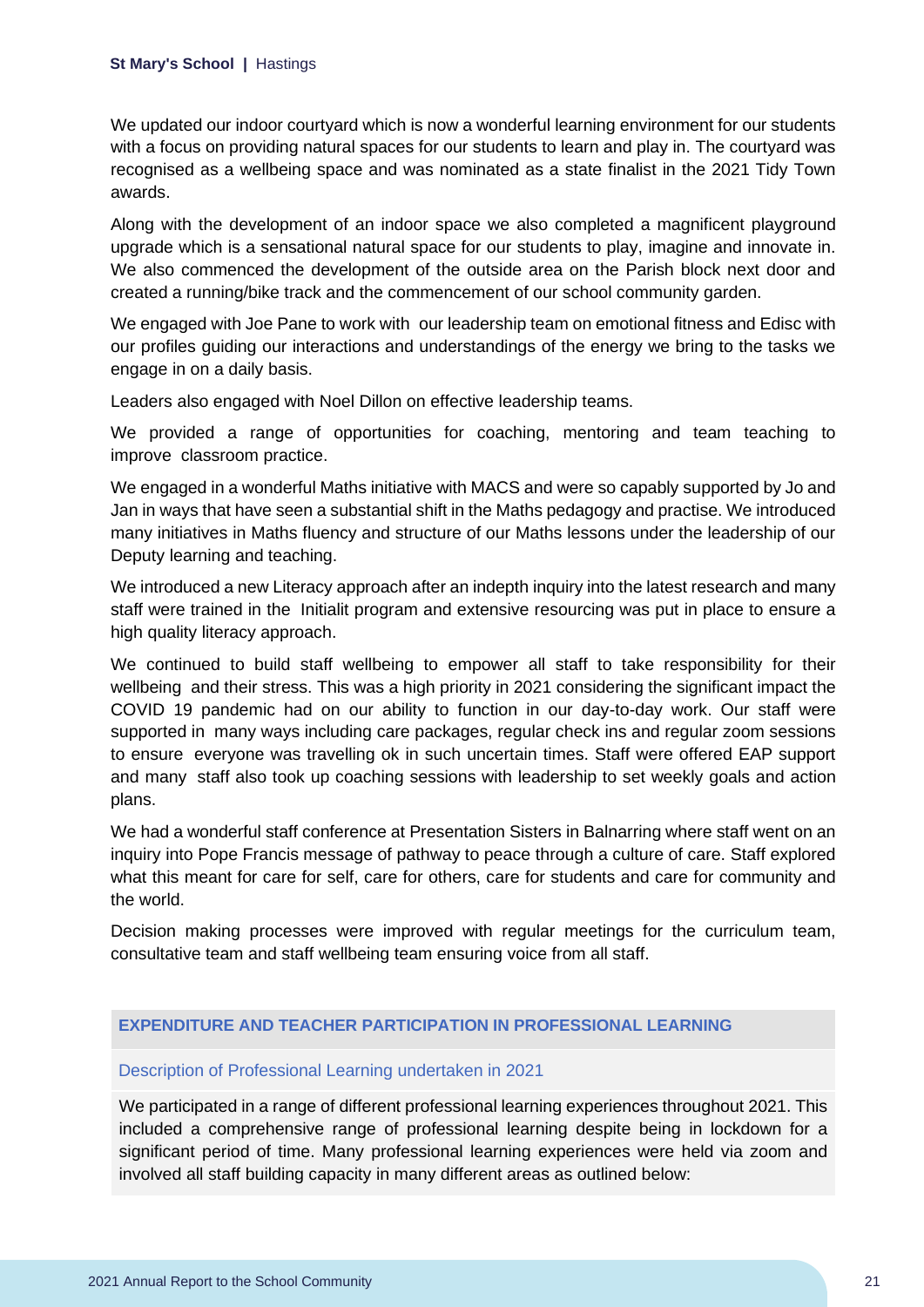- Joe Pane human behavioural expert worked with leadership on dispositions and impact on leadership team
- Staff being trained in Berry St
- Staff participating in Maths Professional Learning facilitated by MACs
- Professional learning in Numeracy led by our Learning Leader Sue Jackson and Ed partnership consultant Kelli Simmons ensuring an effective planning process.
- Staff trained in Colourful Semantics
- Multilit training and professional learning opportunities
- Senior teachers built their Mathematical knowledge and pedagogy through the Developing Mathematical Understanding in Geometry online professional learning.
- All staff completed the Intervention Modules designed by the CEM to engage staff in understanding of the universal design for learning and the intervention process.
- Professional Development with Patrice Wiseman CEM on Positive Behaviour and setting of SMART goals.
- Inquiry through Pedagogy of Encounter
- 10 characteristics of prayer and identifying the characteristics in a variety of prayer experiences
- Collecting evidence for assessment in RE
- Modeling prayer experiences which can be used for contemplative prayer with students

| Number of teachers who participated in PL in 2021 |        |
|---------------------------------------------------|--------|
| Average expenditure per teacher for PL            | \$1988 |

### **TEACHER SATISFACTION**

Macssis data for 2021 demonstrated the strength of our performance and development culture in our school. We are extremely proud of the staff data in 2021 showing growth in all areas of the survey. We continued to gather feedback and reflected on how the school was performing and in particular how are staff were travelling in such unprecedented times. There were regular check ins with staff to check teacher satisfaction levels including remote learning google forms. Staff indicated their levels of wellbeing and pyschological safety and felt extremely supported throughout the year.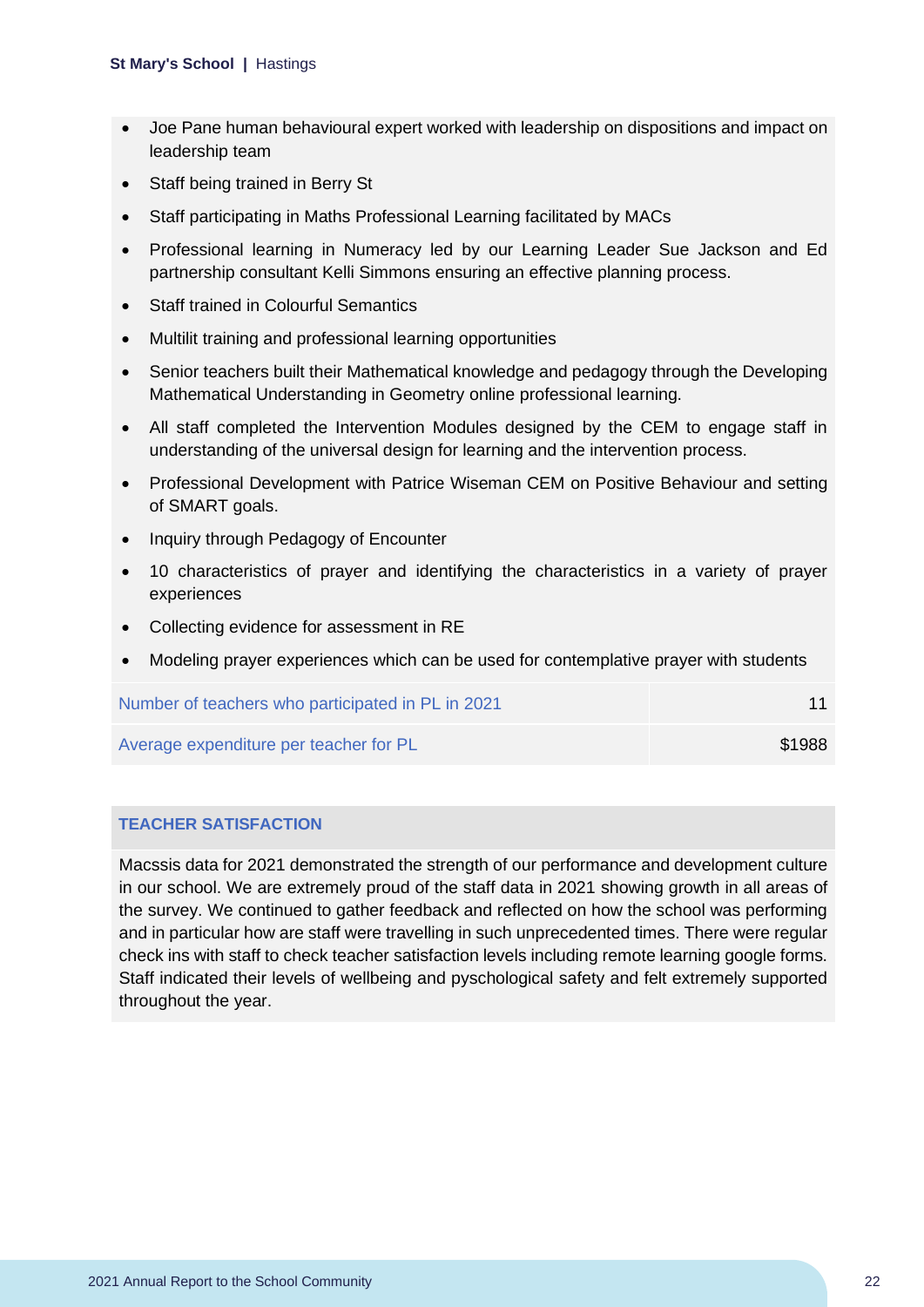

| <b>TEACHING STAFF ATTENDANCE RATE</b> |       |
|---------------------------------------|-------|
| <b>Teaching Staff Attendance Rate</b> | 97.3% |
|                                       |       |
| <b>ALL STAFF RETENTION RATE</b>       |       |
| <b>Staff Retention Rate</b>           | 83.3% |
|                                       |       |
| <b>TEACHER QUALIFICATIONS</b>         |       |
| <b>Doctorate</b>                      | 0.0%  |
| <b>Masters</b>                        | 0.0%  |
| Graduate                              | 33.3% |
| <b>Graduate Certificate</b>           | 0.0%  |
| <b>Bachelor Degree</b>                | 50.0% |
| <b>Advanced Diploma</b>               | 50.0% |
| <b>No Qualifications Listed</b>       | 16.7% |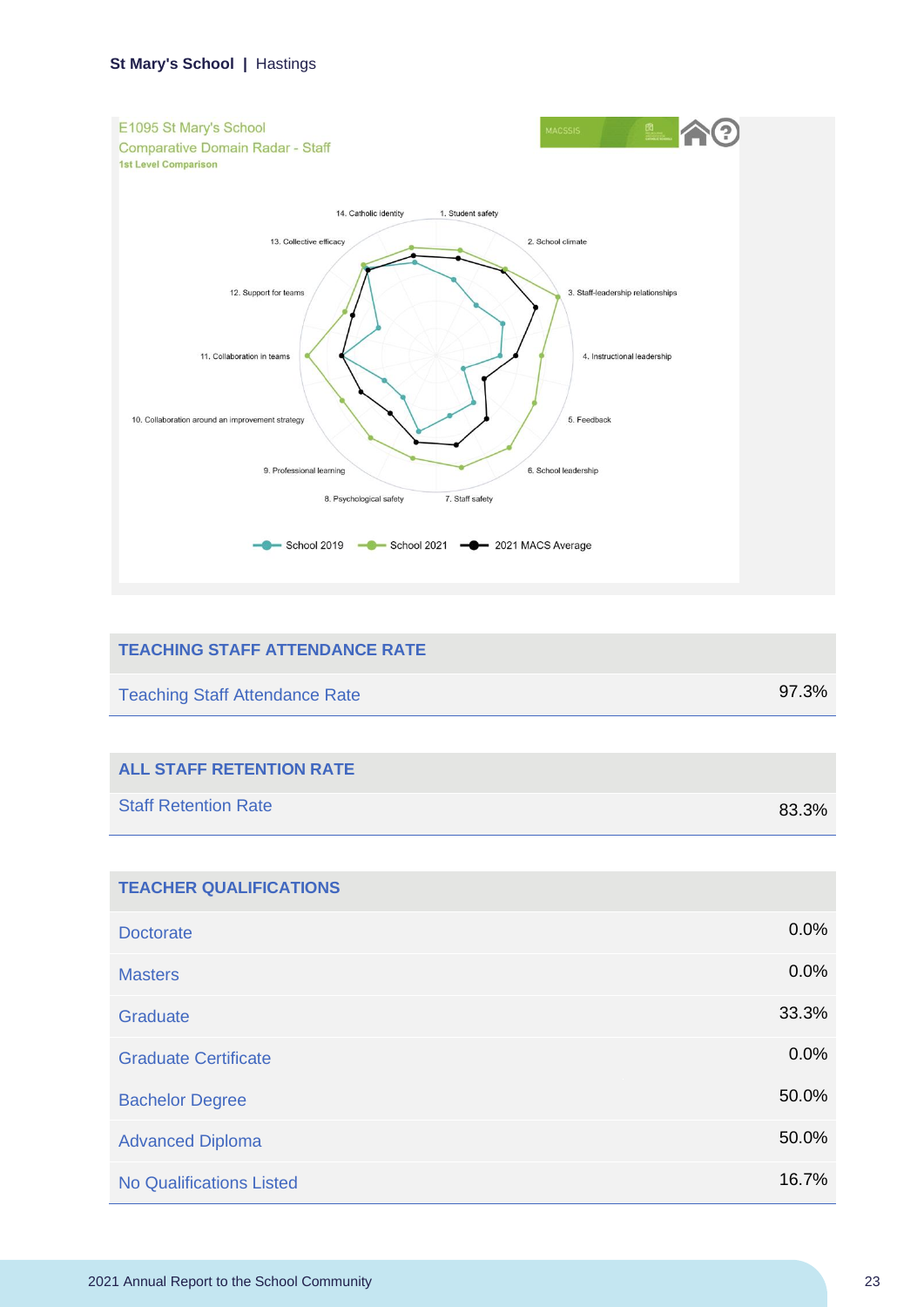| <b>STAFF COMPOSITION</b>                     |      |
|----------------------------------------------|------|
| <b>Principal Class (Headcount)</b>           | 2.0  |
| <b>Teaching Staff (Headcount)</b>            | 18.0 |
| <b>Teaching Staff (FTE)</b>                  | 12.7 |
| Non-Teaching Staff (Headcount)               | 12.0 |
| Non-Teaching Staff (FTE)                     | 10.2 |
| <b>Indigenous Teaching Staff (Headcount)</b> | 1.0  |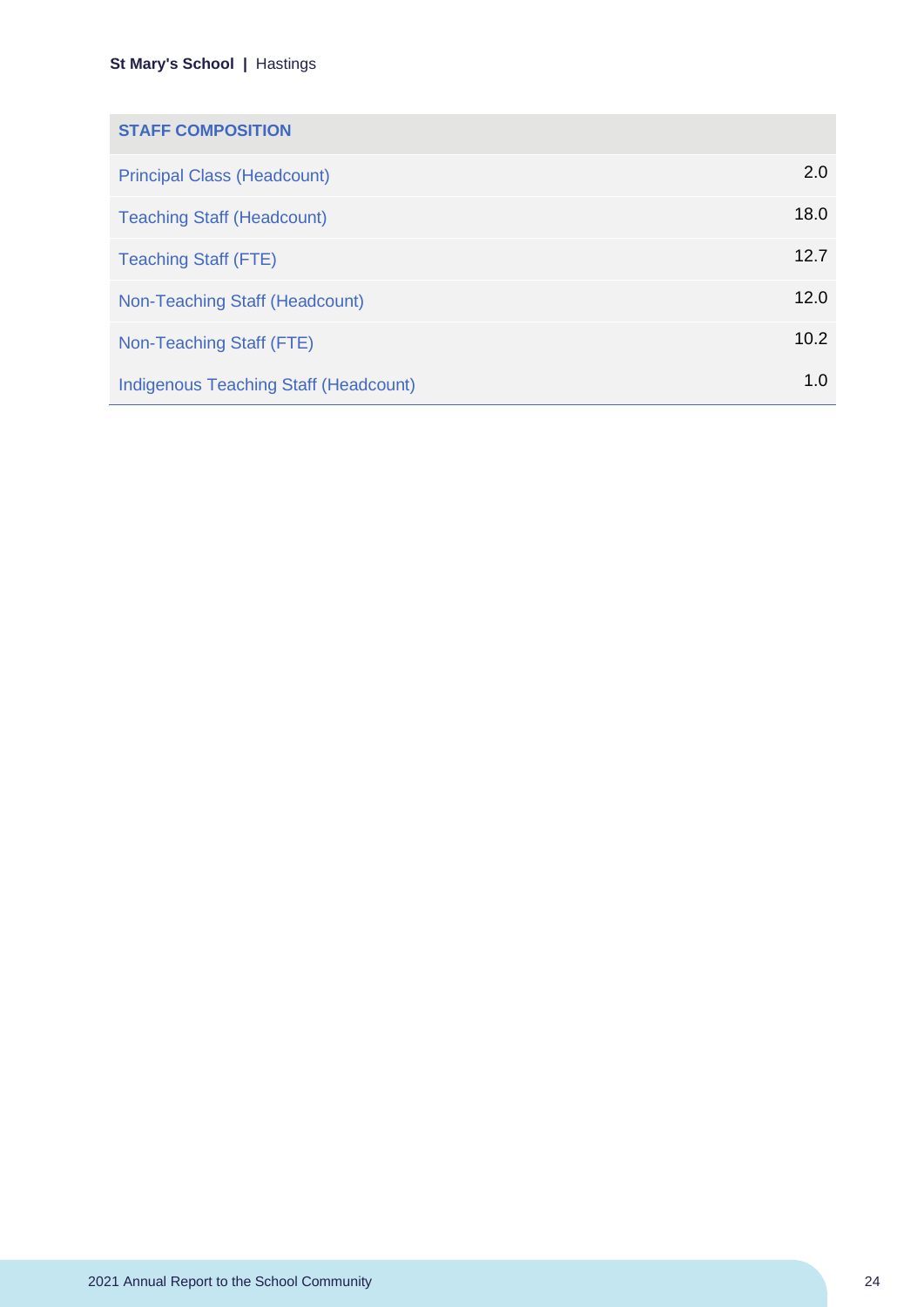## <span id="page-25-0"></span>**School Community**

### **Goals & Intended Outcomes**

A performance and development culture will be expanding beyond the boundaries of the school.

Parents and families will increasingly see themselves as valued partners in student learning.

Parent and parish community involvement in the school will be strengthened.

Maintained alliance with local schools and early years centres.

### **Achievements**

2021 was a year for extraordinary support for every member of our school community. It was an unprecedented year where mental health and wellbeing was at the forefront of all that we did at St. Mary's in Hastings.

This was particularly evident during the COVID lockdown where many of our families were affected in many ways including financially and through isolation from family and friends.

There was a significant need in the school community to assist families. We were able to send home hamper packs to families in need through donations of food from Vinnies in Hastings.

Technology and Ipad support was necessary for quite a few families who did not have the equipment necessary for their children involved in Remote Learning. We were able to loan out many devices to families

Over the Phone Check ins zooms and other emotional support was provided. Each classroom teacher made contact with each family in their class. Leaders and staff were continuously in communication with many of our families. Follow up calls were made to parents requiring extra assistance and counselling on a weekly basis.

Whilst the focus in 2021 was on supporting our families through the COVID- 19 pandemic we kept a high level of focus partnering with parents through the learning process. Parents were involved in their child's learning in ways totally unimaginable and we could not be more proud and grateful for the significant commitment parents made to remote learning in 2021.

Through engaging parents in home learning and in other learning opportunities such as the home learning site, see-saw, newsletters, assemblies and social media parents become more aware in 2021 of the learning philosophies of the school.

Highlights mentioned regularly were the sense that the school promotes a feeling of belonging and is a caring and happy place. There was recognition that teachers at the school know their students well and all members of the school community are seen as learners and create a sense of welcome, which is evident in the daily meet and greet from staff.

Parents were engaged in our monthly masses, assemblies and presentations whether this was onsite pre COVID or via online platforms these continued to be a high priority in our school throughout the whole of 2021.

## **PARENT SATISFACTION**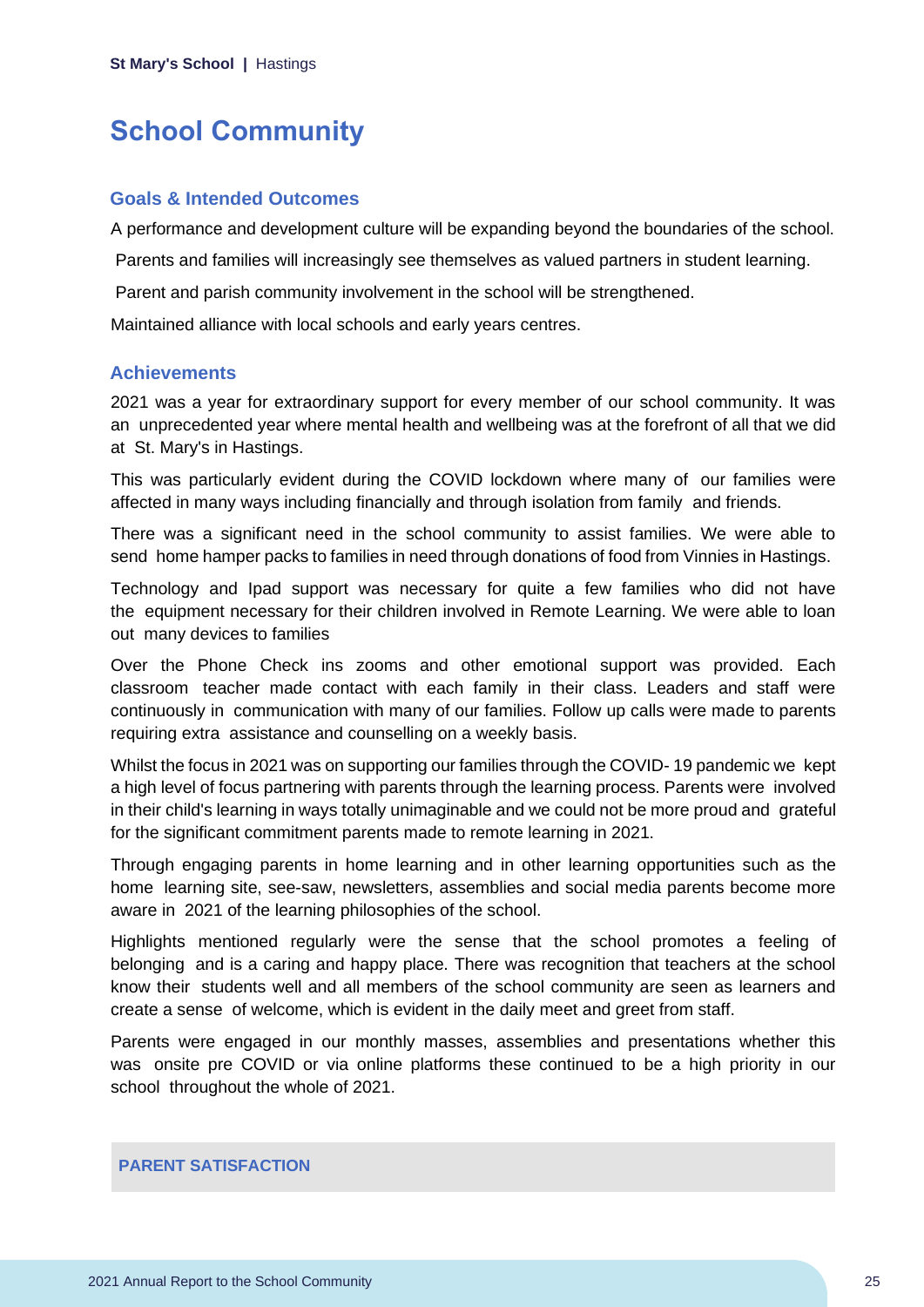Feedback from parents were regular as parents communicated how amazing our team was throughout the remote learning period. Macssis 2021 data showed strengths in communication and family engagement.